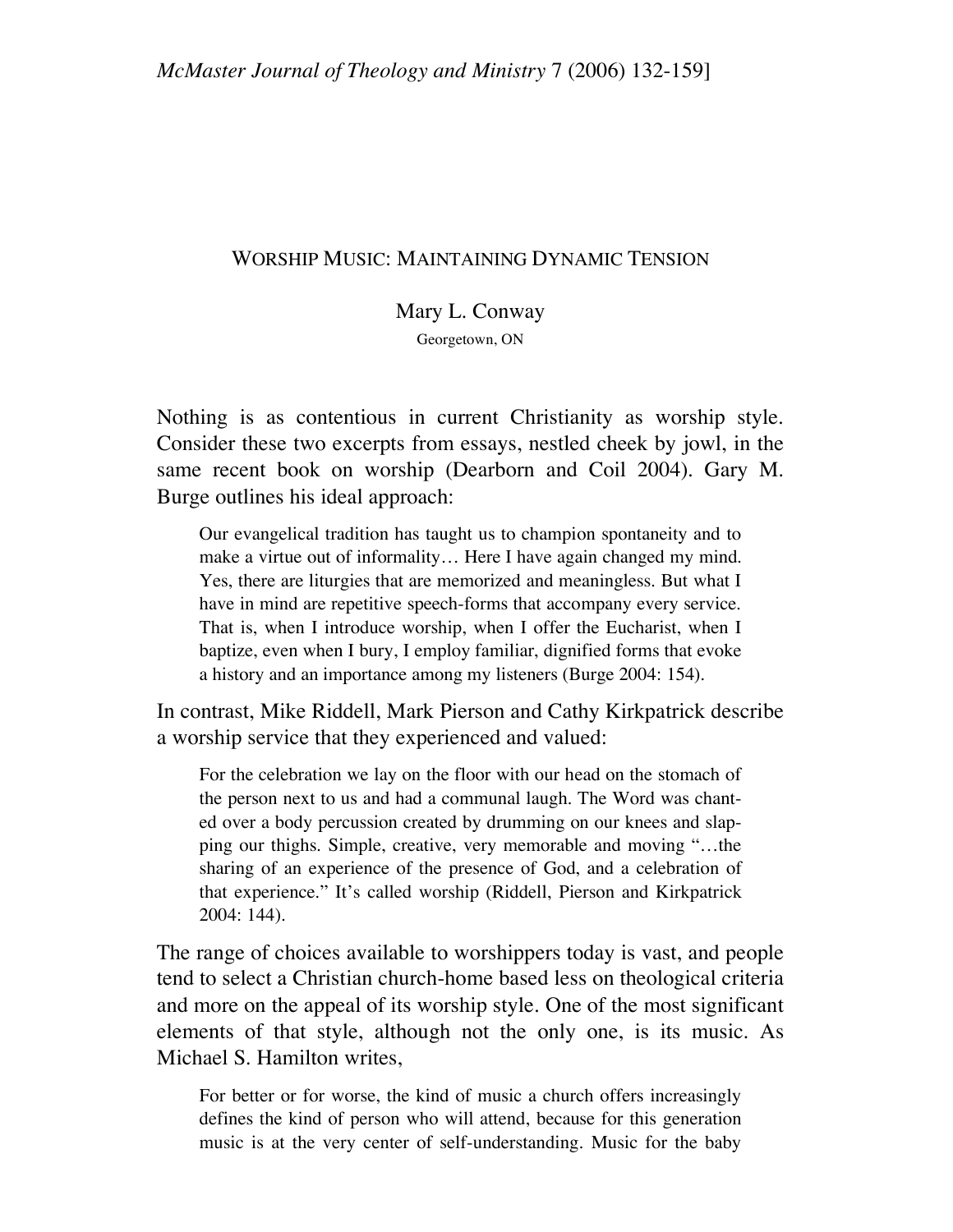boomers is the mediator of emotions, the carrier of dreams, and the marker of social location (Hamilton 2004: 77).

Consequently, a tremendous amount of energy has been expended on trying to determine the "best" or the "most popular" or the "most effective" type of music to include in worship.

Although there are many different definitions of worship that complement each other, a basic one that will serve here is: An encounter between God and his people, in which God graciously initiates the relationship, and the people respond with praise, thanks, and love (cf. Hustad 1993: 97-100; White 2004: 17-29; Morganthaler 1999: 46-47; Best 1993: 143-147).

The quest to find just the right style of music for worship has often resulted in two different outcomes: extremism and compromise. Extremists hold to one of two stances: either they reject any change and adhere to their traditional heritage of classical, gospel or liturgical music, or they revert totally to contemporary music reflective of the current culture. Those who advocate compromise sometimes adopt an overly simplistic "middle of the road" position that attempts to balance the extremes by randomly juxtaposing elements of both, or by melding the two into a bland, noncommittal hybrid that ultimately pleases no one. These strategies are usually the result of the inability or unwillingness to live with tension, which is identified with the destructiveness of unresolved conflict.

This attitude, however, may be in error. The Christian faith is full of tensions, between the law and grace, between judgment and mercy, between the divinity and humanity of Jesus, between free will and the sovereignty of God, and between the "already" and the "not yet," to name but a few. It is as simplistic and counterproductive to attempt to resolve these tensions by advocating an insipid, trite, "one size fits all" theology, as it is arbitrary and presumptuous to recognize only one end of the continuum as the ultimate truth of God. In the theology and practice of worship, as in all these areas, Christians must learn to live with dynamic tensions. To do so is not only possible, it is preferable, for it is only in honestly wrestling and interacting with a spectrum of truth that is beyond our current finite comprehension that we keep our faith alive and active, that we keep our theology humble and faithful, and that we keep our practice relevant and honouring to God. All this is particularly true in the contentious area of worship music styles and practices.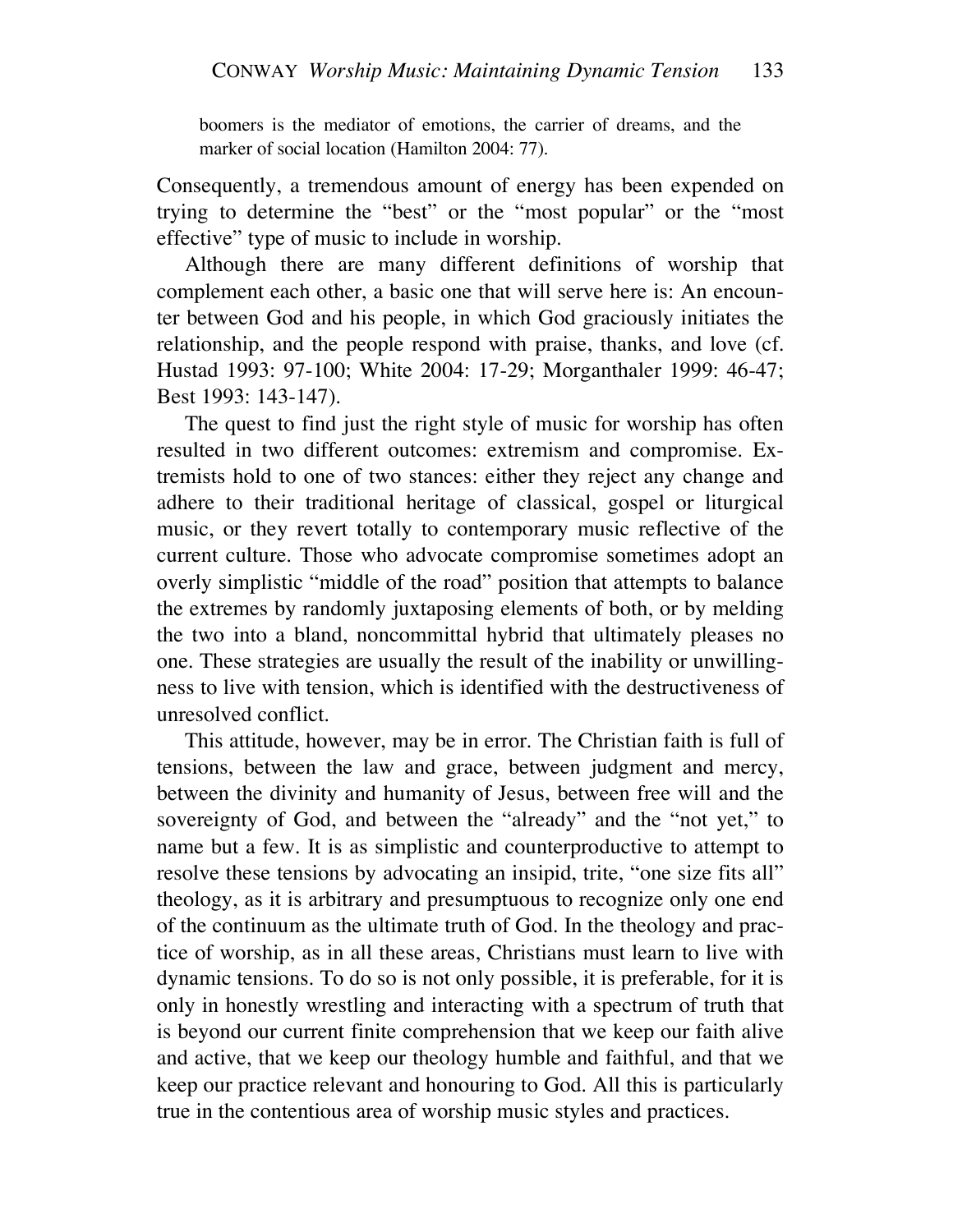There are a number of tensions involved in selecting music for inclusion in Christian worship. These include: whether music should be viewed as art or as function, the immanence and transcendence of the God we worship, the emotional and the rational components of the music, the expression of both joy and lament, the issue of participation versus performance, the cultural or the countercultural approach, the inclusion of traditional versus contemporary content, the appeal to believers or seekers, the primacy of worship or evangelism, and finally, whether worship services should be inclusive of people with diverse tastes and ages or homogenous gatherings of like-minded people. No simplistic decision or banal compromise is desirable when the advantages and disadvantages of the opposing points of view are considered.

#### *Music as Art versus Music as Function*

If music in the church is primarily an art form by which we glorify God by offering him our culture's highest and best, then some would say that we should play and sing nothing except Bach, Handel and Benjamin Britten. If music is one way by which we express our love of God to him and communicate it to the seekers among us in the musical vernacular that is most naturally expressive and effective, then others would say that we should sing well-loved gospel songs by Fanny Crosby and the Wesleys, or the soft rock praise songs of Matt Redman or Brian Doerksen.

Proponents of music as art in the church, such as Calvin Johansson, hold that only the very best is good enough for God. They argue that if we are made in the image of a creator God, then creativity involves "*that which breaks new ground imaginatively and with integrity.* To be 'creative,' then, means to originate with artistic excellence. Such a definition is derived from looking at God's creation as a model" (Johansson 1998: 18, his italics). Donald Hustad affirms, "church music *should include the best-possible human expression of what a culture perceives to be God's revelation to humankind* " (Hustad 1993: 27-28, his italics). Our finite creaturely humility does not presuppose that we should produce shoddy music designed only for commercial purposes and mass appeal. Certainly, if, as Harold Best believes (Best 1993: 149), worship is our offering to God, then we should never offer a blemished sacrifice of praise (Deut. 15:21; Heb. 13:15; 1 Pet. 2:5). If,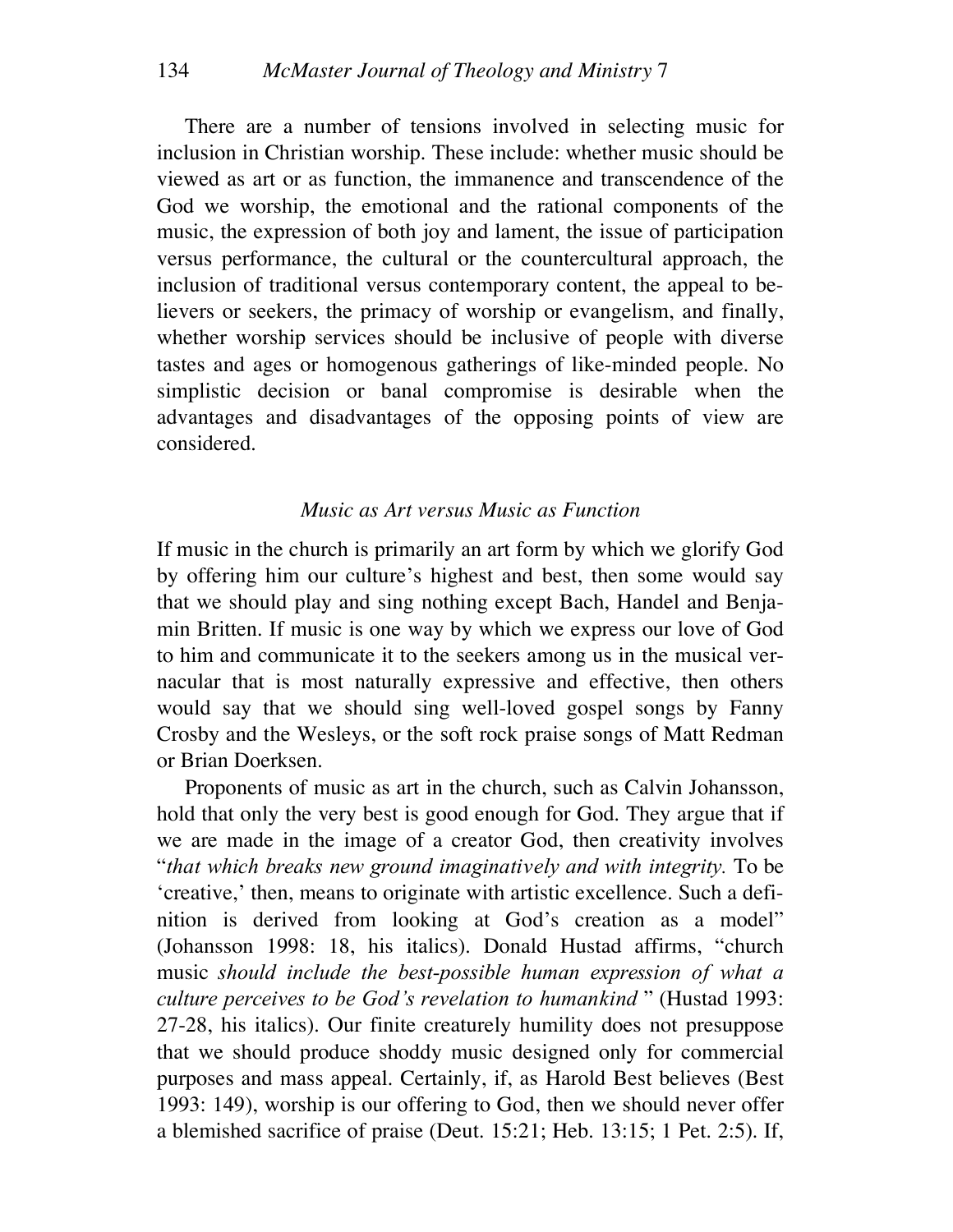as Johansson believes, the music that we offer to God speaks loudly and clearly of the image we have of our God (Johansson 1998: 37-38), then our witness to God can be compromised by music that is mediocre, since it would portray a mediocre God (Johansson 1998: 38, 75).

The issue here is not a simplistic matter of quality in which the classics are preferred over the contemporary. True, the chorales, masses and oratorios of the great composers represent some of the highest expressions of musical art, having withstood the critical filtering of both time and taste. John Frame believes that a quality continuum does exist: "Some music is certainly better, aesthetically speaking, than other music, and some hymn texts are better than other texts. Generally speaking, the music of J.S. Bach is better than that of Lowell Mason, and the texts of Isaac Watts are superior to those of Philip Bliss" (Frame 1997: 107). There *are* standards; however, each musical style must be judged by its own standards. Best believes that the "seeking out of quality must take place *within* musical categories, not between them" (Best 1993: 92, his italics). Although there is no "universal aesthetic" that can be applied to all types of music, the opposite extreme is also untrue:

The final absurdity of this would be the creation of a maze of discreet, personalized, self-constructed aesthetics, each one intended to justify each thing done: This is mine; it is unique; it is different; it is separate; therefore it is good. This may be nothing other than intellectual or subcultural narcissism disguised as aesthetics (Best 1993: 93).

There are standards other than the reification of the current musical fad or of individual personal opinion. Even so, quality, as judged by standards of musical excellence, is not possessed solely by art music; although there is much that is inferior in the field of contemporary and popular Christian music, there is also much that is average, and some that is excellent—perhaps even some that is great art in its own right.

Proponents of music as function, however, believe that the value of worship music is context dependent, not intrinsic: "Things in the creation that might be less desirable in one context become highly desirable, or better-than, in another. *In other words, better-than-ness may not be hierarchical but functional* " (Best 1993; 105, his italics). No matter how excellent a Bach chorale, if it does not allow or encourage a congregation to worship God in spirit and truth because the music is beyond its present experience, or it does not communicate because it is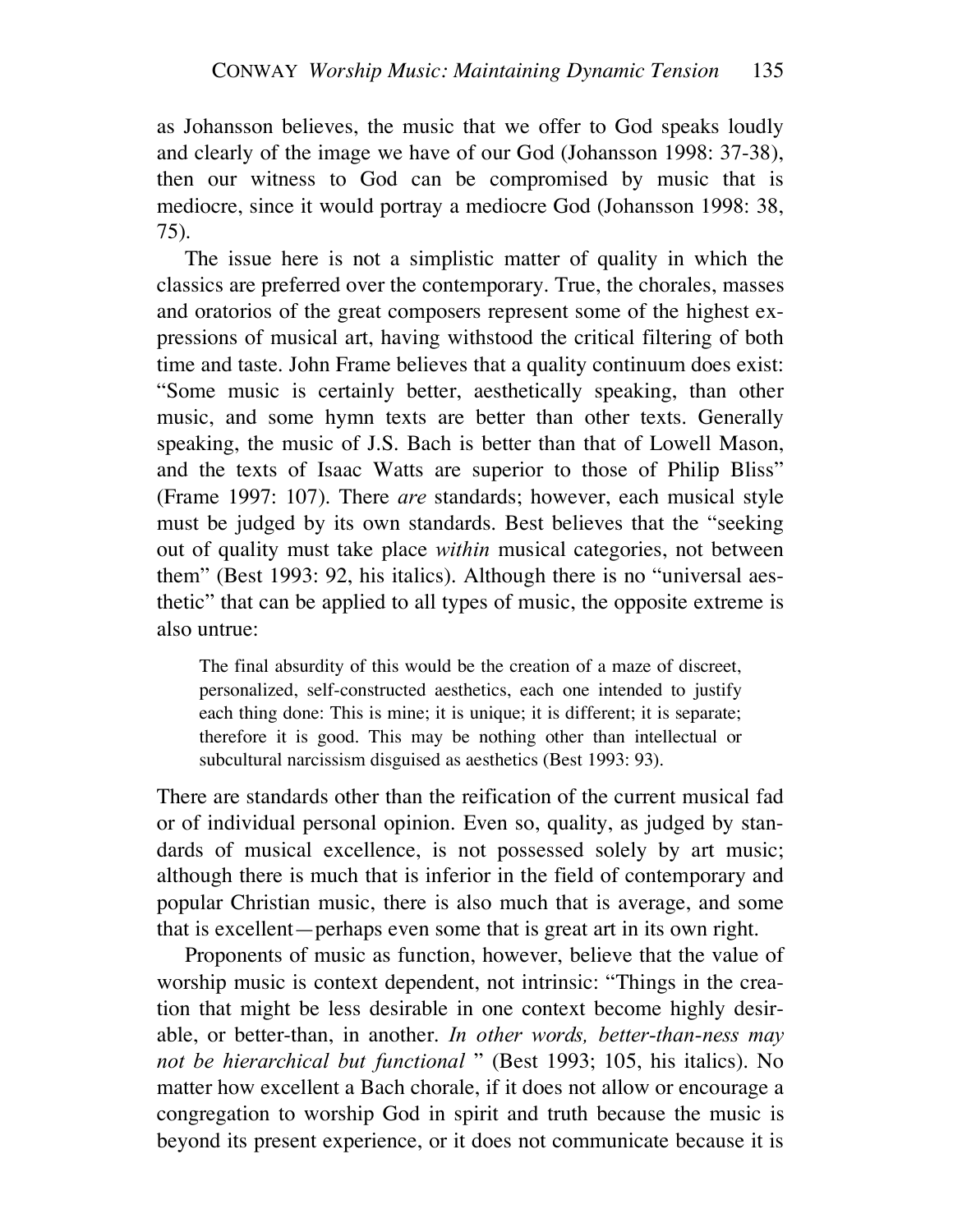outside of the believer's musical vernacular, or it creates a distraction from achieving the worship goal, then it may not be the best music to use. If "music as art" itself is the ultimate goal, then music can even become idolatry, in which the musical art form is worshipped for its own sake, not created and presented as an offering to God or a means of praising God.

According to Donald P. Hustad, "Good church music glorifies God and edifies human beings in the context of the ministries of the church; in that sense it is uniquely functional" (Hustad 1993: 24). He identifies a number of specific functions of music in Christian worship: communication between God and persons, proclamation and narration of God's acts, education of God's people, consolation of the human spirit and unification of the church community (Hustad 1993: 24-25). He would say that the music, however valuable it is as an independent art form, is not its own justification in the context of the church.

This does not mean, however, that what is commonly deemed "art music" cannot be meaningfully included in a contemporary church setting. Recently, the "Lacrymosa" from Mozart's *Requiem* was included in a Good Friday service at a local church which normally uses contemporary songs, in order to expand and enrich the congregation's means of worshipping God. The reaction that the minister of music received from the congregation was very positive. Even the response from the youth was encouraging; they demonstrated interest and a desire to hear more music in that style. The successful use of this musical work reinforced the minister's belief that worship leaders should not limit themselves stylistically to the lowest common denominator. It can be a mistake to underestimate a congregation's ability to learn and grow in their worship experiences.

Music is a type of symbolic language, and, as with any language, if the listener or speaker does not grasp an unfamiliar or specialized vocabulary and syntax, frustration rather than communication occurs. On the other hand, if the language is shallow or simplistic, there is no depth of understanding and potential for growth. However, with encouragement and exposure, a new musical dialect or language can be learned that can enrich the worshipper's communication with and encounter with God. Stagnancy and complacency are never desirable, least of all in our interaction with our Creator. There are situations, however, when familiarity and comfort are of paramount importance, and an accessible, vernacular musical experience is preferable. The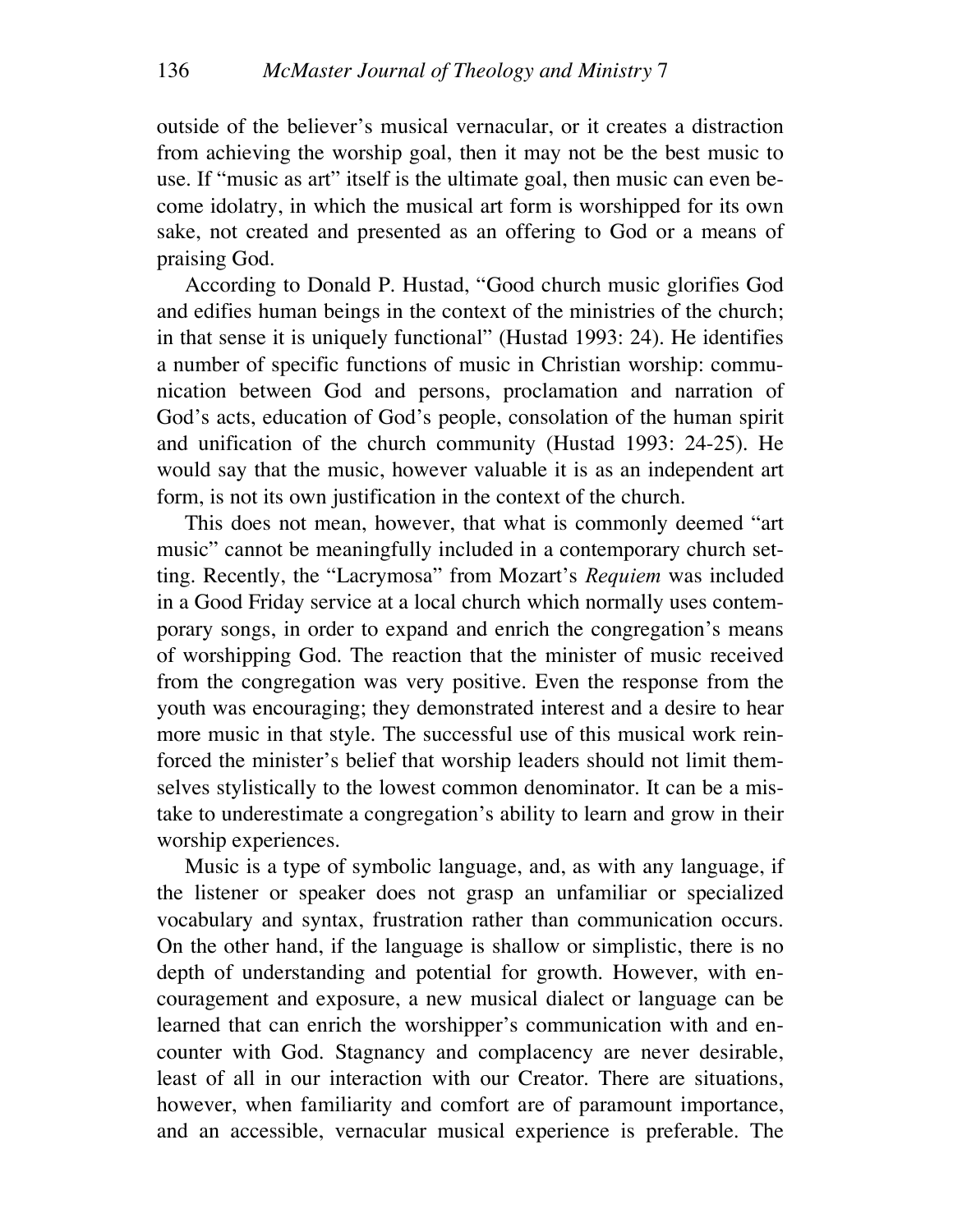worship leader must live with this tension, be sensitive to the congregation and circumstances, and discern when and if each is appropriate.

## *Immanence versus Transcendence*

Our perceptions of God, and the way we perceive our relationship to him, also affect the type of music we use in worship. Some believers sense the immanence of God—Emmanuel, God incarnate, God with us—and they sing songs about relationship, love, and forgiveness ("What a Friend We Have in Jesus," "I Am a Friend of God"). The focus is on the believer's response to him. Others see God as transcendent, as exalted and totally other, and their worship includes songs of praise declaring his holiness and greatness ("Immortal, Invisible, God only Wise," "Majesty"). The focus is on the character and worthiness of God himself.

Many Protestants and evangelicals tend to focus on the immanence of God, perhaps in reaction to pre-Reformation sacerdotalism, in which the congregation was in a real sense cut off from the celebration of the mass—and the implied presence of God—by rood screens, priestly intermediaries and the language barrier created by the use of Latin. The focus of Protestant evangelicals on a "personal relationship with Jesus" has also stressed his nearness and approachability. There is great value in this attitude; our God is a relational God who has graciously chosen to dwell among his people, in the Tabernacle, in the Temple, in the person of Christ who is God incarnate, and now in individual believers and the corporate church through God the Holy Spirit. If we do not want Christianity to deteriorate into an abstract theism, where God is no more than what Sally Morganthaler calls "a concept or cozy feeling" (Morganthaler 1999: 98), then we must encounter the living God in our daily struggles, decisions and celebrations. If worship is an intimate encounter with God, then our worship music should express or facilitate that encounter.

God is omnipresent, and Jesus has promised us, "surely I am with you always, to the very end of the age" (Mt. 28:20). His "manifest presence" can be experienced in a special way, as we worship together (Morganthaler 1999: 97), but the use of music to "conjure up" the presence of God or manipulate him into hearing us is tantamount to magic. John Witvliet points out that "God's presence is to be received as a gift,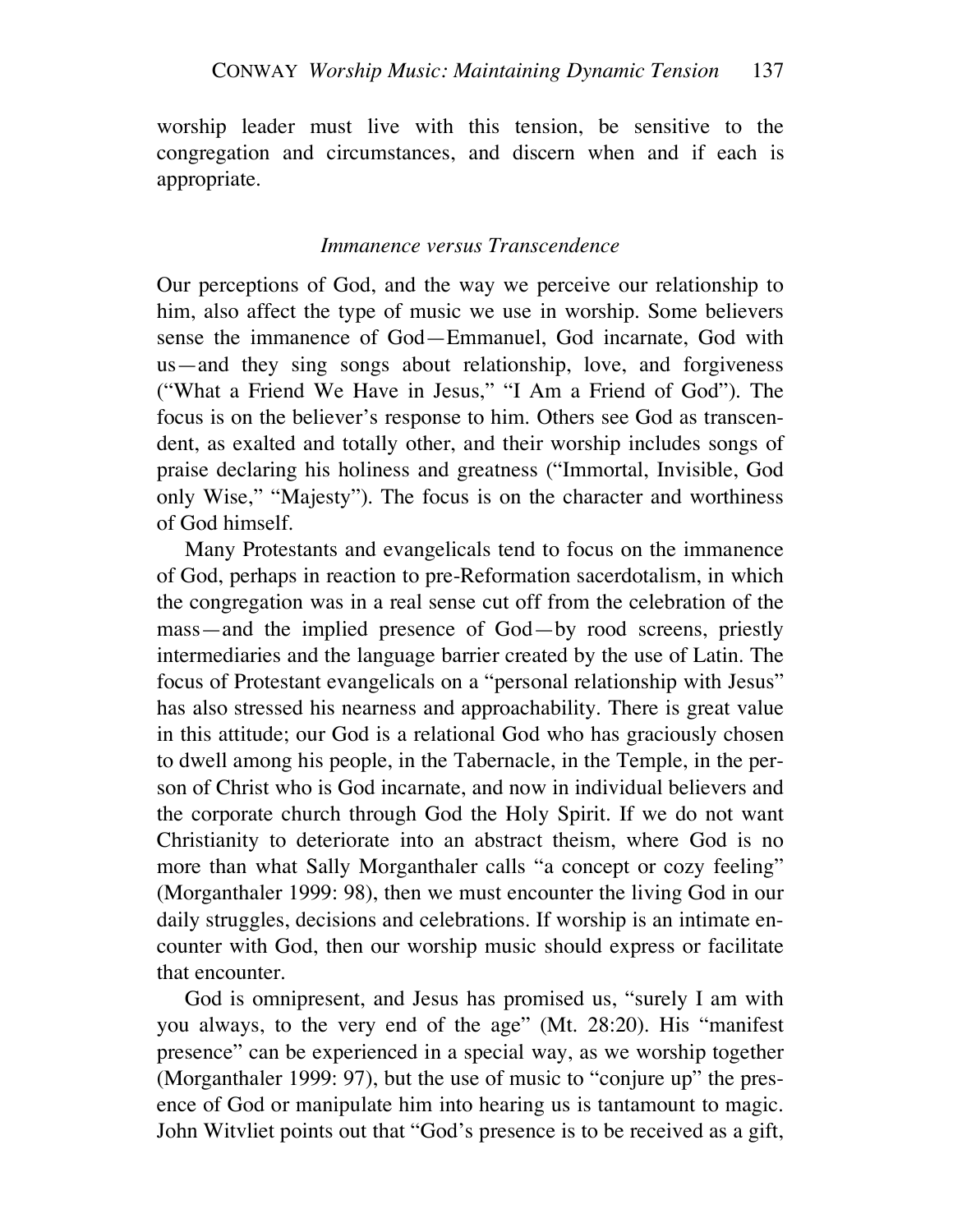that it cannot be engineered, produced, or embodied automatically" (Witvliet 2004: 168). He makes reference to a significant observation by Thomas Long: "In short, if one desires an intimate encounter with the holy at every service, then go to the Temple of the Baal. Yahweh, the true and living God, sometimes withdraws from present experience. In sum, God does not always move us, and everything that moves us is not God" (Witvliet 2004: 32). God cannot be manipulated.

In fact, those who stress the transcendence of God feel that we have taken the immanence of God too far when we diminish the exalted holiness and otherness of God and reduce him to a tolerant buddy, an overly indulgent parent or a permissive therapist who is there only to meet our felt needs and rubber-stamp our self-devised plan for personal fulfillment, what Robert Webber refers to as "the narcissistic preoccupation with worship as self-gratification" (Webber 2004b: 88). Long points out why overemphasizing this aspect of relationship is mistaken: "To be sure, there are 'direct encounters with God' narrated in the Bible, but they are not all about the intimate, self-affirming values of warmth and gentleness. Some of these encounters leave human beings hiding their faces before the holy presence, trembling in awe and wonder before the *mysterium tremendum*" (Long 2001: 31). If so, we need to replace "In the Garden" with "Indescribable" a little more often, for Yahweh is the sovereign creator and sustainer of the universe.

We have also overemphasized the immanence of God when we reduce worship services simply to programs for equipping, discipling, and ethical teaching. Although these are commendable goals, they are not the essence of worship. Gary Burge suggests, "We have reduced our worship service to intellectual exhortations and ethics…many worshippers come looking for more than fellowship, exposition, and exhortation. They seek an experience of the 'holy'. They are looking for awe and reverence, mystery and transcendence" (Burge 2004: 150-151). The music, songs and hymns that we use must reflect this aspect of God, for a one-sided picture of God is an invalid picture.

Of course, it is also possible to emphasize the majesty and holiness of God at the expense of his immanence, to the point that God becomes remote and irrelevant to our daily lives and unconcerned with our individual personhood. If God becomes only a distant, abstract power (however great and awesome that power may be), a power that needs to be placated by rote and ritual, worshipped only by formulaic liturgies and pristine chants, then we do our God a major injustice, for it was he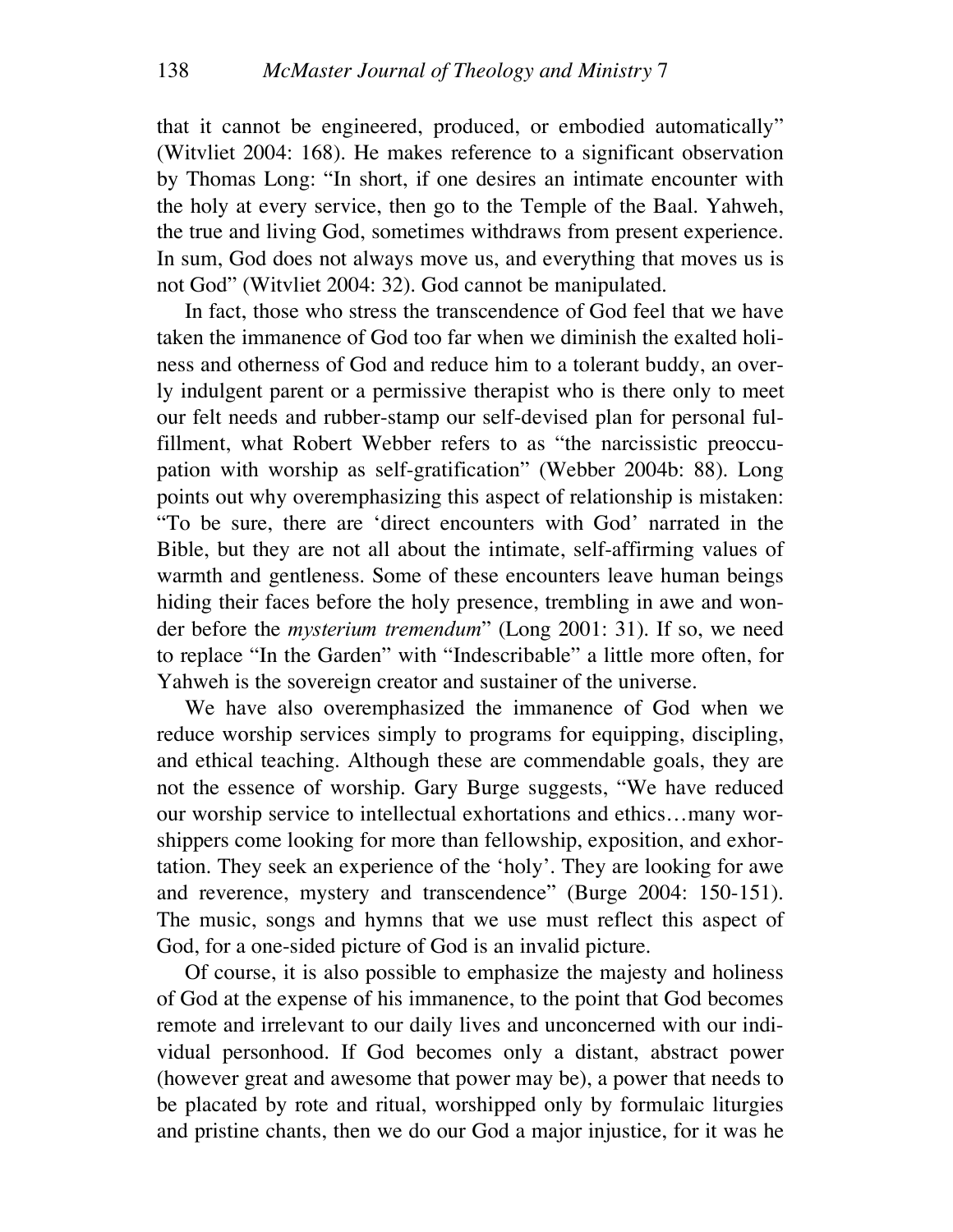who "became flesh and made his dwelling among us" (Jn. 1:14), in order to identify with us, meet us where we are, and minister to our very human needs. As a loving parent accepts the best efforts of a young child without pointing out their inadequacies, so God graciously accepts our best efforts at heartfelt praise without criticizing the poetic quality of the lyrics and the elegance of the orchestration.

It is essential to keep both the immanence and transcendence of God in a dynamic tension, for it is possible for the pendulum to swing too far in either direction. As Don Williams writes, "The holiness of God as the divine King balances intimacy with God as the embracing Father. The love of Christ balances love for Christ" (Williams 2004: 149). Scripture reminds us that "God [is] the blessed and only Ruler, the King of kings and Lord of lords, who alone is immortal and who lives in unapproachable light, whom no one has seen or can see" (1 Tim. 6:15-16). We are also told, however, that "we do not have a high priest who is unable to sympathize with our weaknesses, but we have one who has been tempted in every way, just as we are—yet was without sin. Let us then approach the throne of grace with confidence" (Heb. 4:15-16) through Jesus Christ. We need to sing both "I am a Friend of God" and "Majesty" with heartfelt sincerity.

#### *Emotional versus Rational*

Our society is still, to a large extent, influenced by the Enlightenment worldview that emphasizes reason and objectivity. Developments in scientific knowledge and biblical criticism have caused some people to emphasize the intellectual aspects of Christianity. Others, however, have reacted against the mechanization of the industrial and technological revolutions by stressing, as did the Romantics, the personal and emotional aspects of their faith. I have been in Anglican liturgical services where worshippers listen with undemonstrative but genuine approval to a choir singing a complex anthem by Byrd or Gibbons to the glory of God, and also in Pentecostal services where the tears of worshippers flow in a deep emotional response to love songs such as "I Love You Lord" addressed directly to their Saviour. How is the authenticity and worth of each type of response to be evaluated?

Those who focus on the rational in worship believe that there must be substance to our devotion. After all, in both the Old and New Testaments, believers constantly remember and recite the great acts of God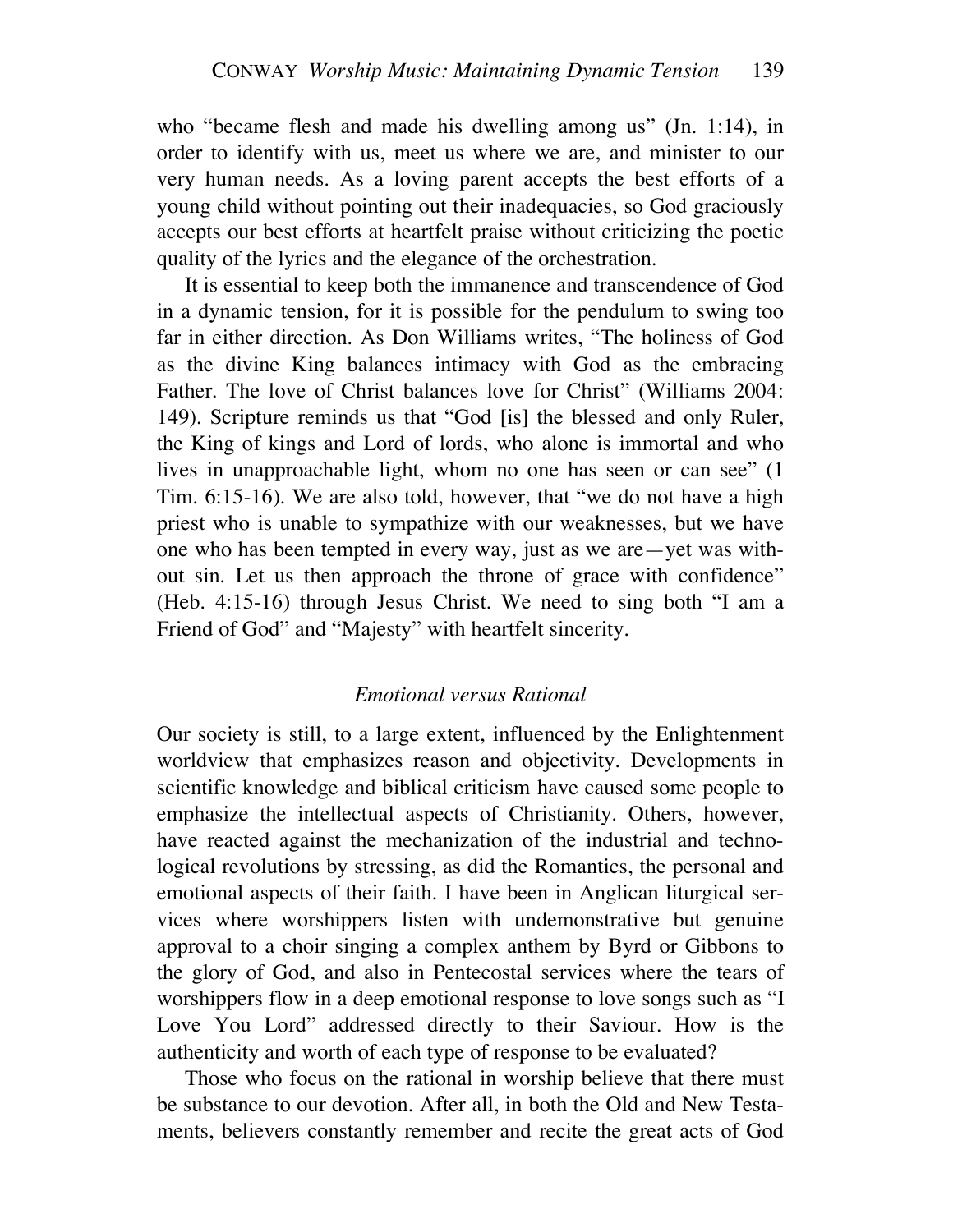in history as the logical basis of their reverence, and they recall the attributes of God that call forth their praise (e.g. Acts 2–3; Deut. 11:1- 7). In his famous statement on "the spiritual act of worship," Paul encourages believers to be "transformed by the renewing of your mind" (Rom. 12:1-2). Johansson points out the tendency of evangelicals to downplay the value of the intellect, but asserts that

an encounter with God is always accompanied by intellectual activity. People must involve mind in order to believe; without it they cannot come to God, or think of him, or understand the word. If intellectual activity is omitted, or even slighted, a distorted picture of God's revelation results (Johansson 1998: 91).

Worship must have content; it is a reasonable response to who the true and living God is and what he does.

The modern thinker often distrusts emotion, which can be influenced by factors as diverse as infatuation and indigestion, whereas reason is based on fact and evidence. Emotion has also traditionally been viewed as the province of the "weaker" female, and this has doubtless been a factor in promoting a more restrained, rational and "dignified" worship style in male-dominated church hierarchies. Emotion has also been connected with the sensual, "the flesh," and condemned as unspiritual. Although church history is full of exceptions, such as the ecstatic worship of some saints, the trend in public worship in most mainline Protestant denominations has been toward the intellectual, with hymns and anthems leading up to and thematically supporting the ministry of the word in the expository sermon.

A reaction against this trend is seen in the worship of those who perceive worship as a personal encounter with God, not just an intellectual assent to his lordship. Hosea condemns the use of empty formulaic ritual in worship (Hos. 6:6; cf. Mt. 9:13), and Paul passionately prays that we may "grasp how wide and long and high and deep is the love of Christ, and to know this love that surpasses knowledge" (Eph. 3:18-19). The Bible is full of references to emotion in the context of our relationship to God, especially love, joy and gratitude. The worshipper is enjoined, "Love the LORD your God with all your heart and with all your soul and with all your strength" (Deut. 6:5). As Johansson explains, "The emotions form a significant avenue of expression of praise and worship to the Creator. Religion cannot neglect human emotion. God is a feeling God—through Christ he seeks impassioned followers" (Johansson 1998: 93). It is only right and natural that this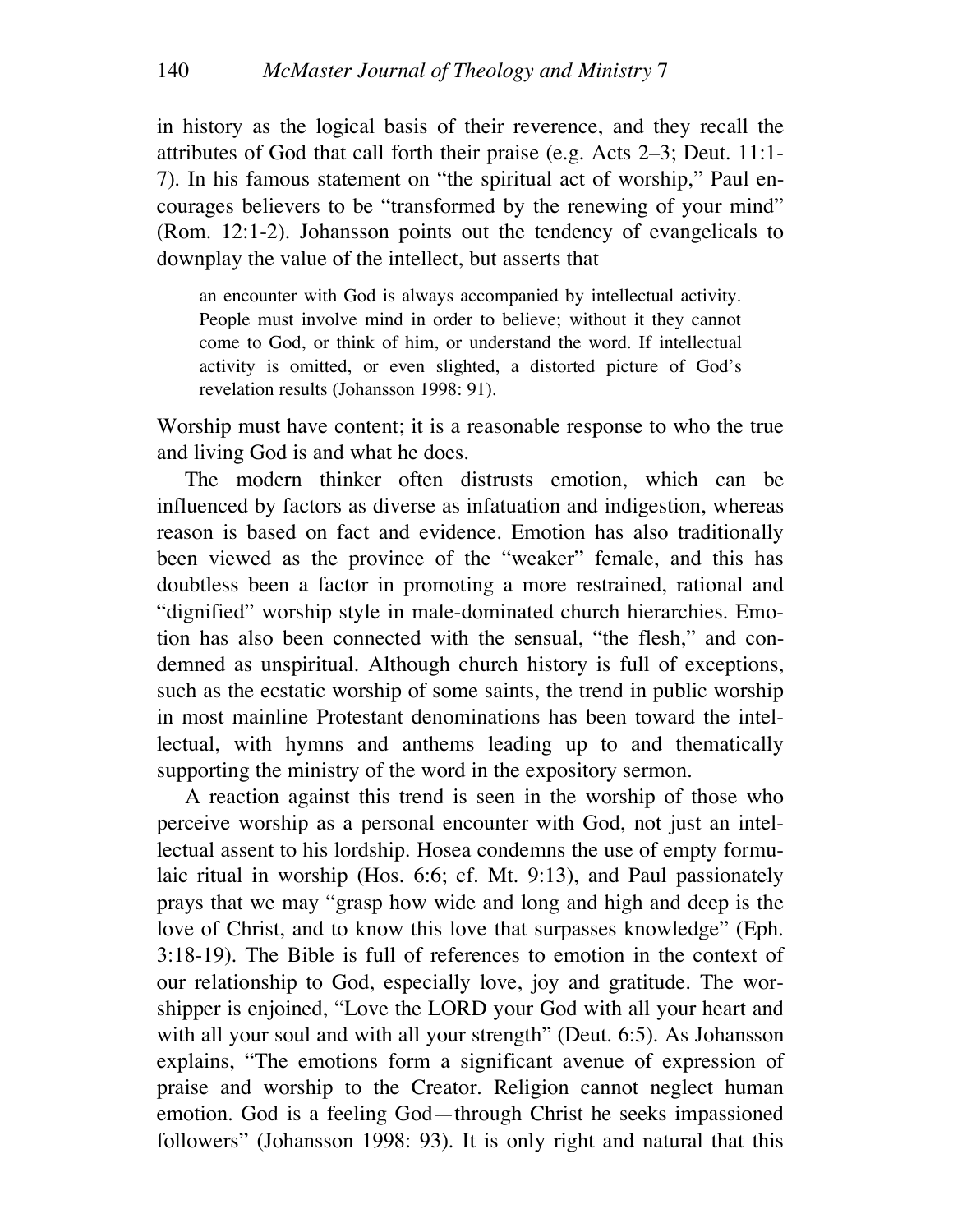love should find expression in the worship songs of the church, and that we should not only sing about the love of God, but also sing love songs to God. In so doing, worship develops and intensifies from an abstract attribution of worth to an intimate personal encounter.

Avoiding the emotional in worship is often done, however, out of distrust of this personal subjectivity and the potential for manipulation, of both God and worshipper, which it entails. Worship should not be undertaken exploitively: "Let us be thankful, and so worship God acceptably with reverence and awe, for our 'God is a consuming fire'" (Heb. 12:28-29). There are two errors here which must be avoided. First, emotion, and emotional musical worship, cannot be used to control God, who gives us his presence as a gift. Singing a chorus over and over again with more and more intense emotional fervour will not force him to appear, and God is not "more" present in a highly charged emotional environment. Second, neither should emotional music be used to manipulate worshippers. Best warns, "Incipient idolatry comes from the idea that art and music possess the capability, by their presence and use, to shape behaviours" (Best 1993: 48), because we attribute power over us to a created thing, rather than God. It can also be idolatrous in placing the self at the centre of worship, as Johansson explains, "In using emotionalistic music in worship, worshippers stimulate themselves… The extreme subjectivity that results shows God to be a mere tool for the satisfaction of the people's cravings for pleasure" (Johansson 1998: 98). This is a far cry from using music as an expression or mediation of genuine emotion, of love for a loving God.

Joe Horness demonstrates concern for those "trying to find the next emotional fix for their congregation… In an absence of substance, we are doing our best to buoy up the sagging emotion, but everything is feeling a bit the same. The problem is that true worship cannot be sustained on emotion alone" (Horness 2004: 201). The solution to the dilemma is not to resort to one extreme or the other, but to maintain a healthy tension between the intellect and the emotion. Jesus himself instructs us, "Love the Lord your God with all your heart and with all your soul and with all your mind" (Mt. 22:37-38). When the Samaritan woman becomes sidetracked in the externals of worship, Jesus responds, "Yet a time is coming and has now come when the true worshippers will worship the Father in spirit and truth, for they are the kind of worshippers the Father seeks. God is spirit, and his worshippers must worship in spirit and in truth" (Jn. 4:24). In both situations he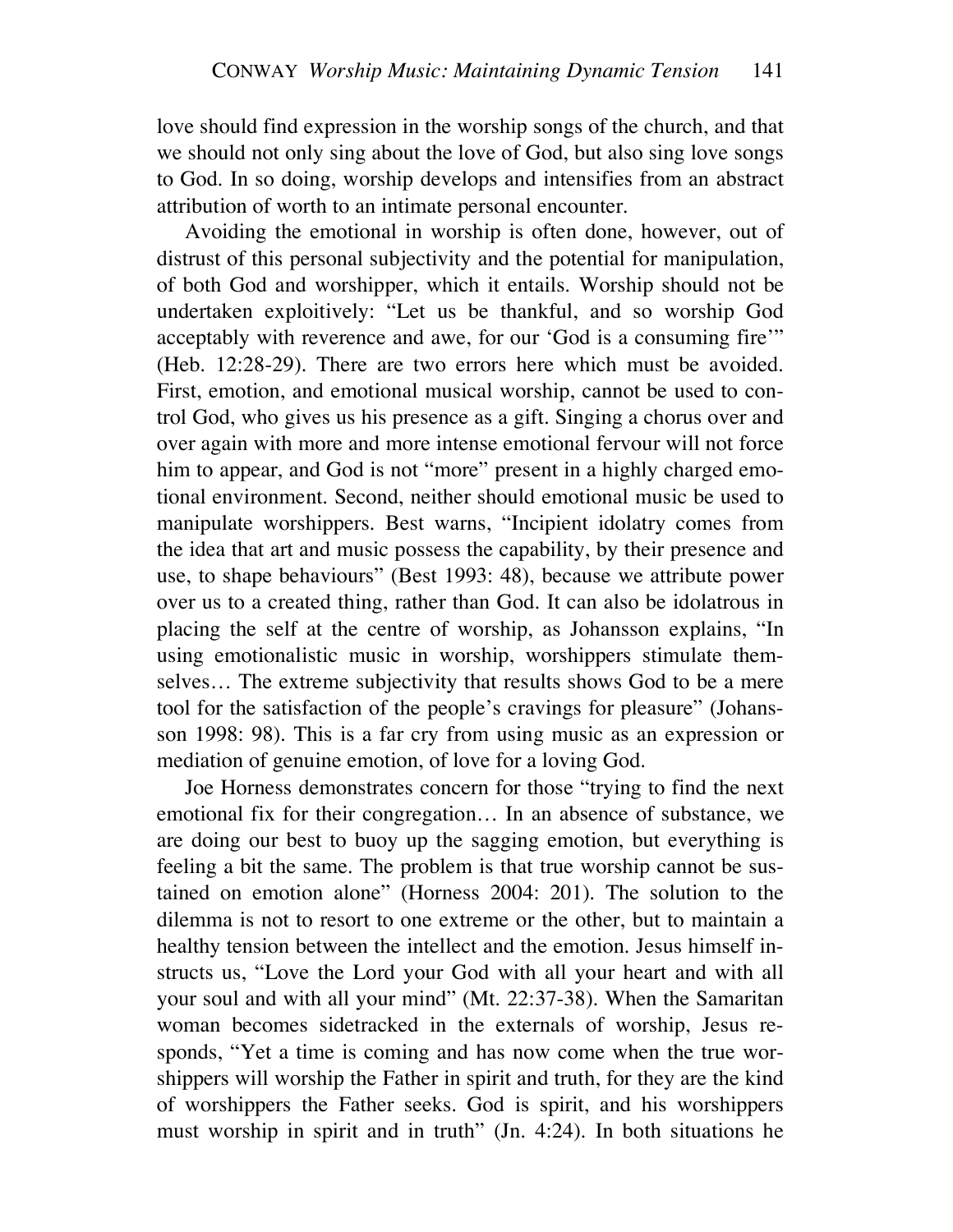teaches a form of worship that balances heart and mind, spirit and truth, emotion and reason. Paul states, "So what shall I do? I will pray with my spirit, but I will also pray with my mind; I will sing with my spirit, but I will also sing with my mind" (1 Cor. 14:15-16). Humans are both rational and emotional beings, created by God both to think and to feel, and both of those aspects of their humanity must be developed and given expression, without being abused or manipulated.

# *Joy versus Lament*

Christ has overcome the world; he has conquered sin and death; he has given us the victory. The word "praise" has become almost interchangeable with "worship" and our songs express this. They are upbeat, positive and encouraging, and affirm that we have moved from death to life. No one wants to go to church to be depressed. Or do they? Morganthaler affirms, "There is a widespread, almost insatiable craving for vulnerability and *authenticity*" (Morganthaler 1999: 110, her italics). Many people do not want to pretend that their lives are one long litany of unsullied perfection and joy; they struggle, fail, hurt, mourn and hope, and are looking for a venue where these emotions can be expressed and validated. Should we sing only songs such as "Joyful, Joyful, We Adore Thee" or "He Has Made Me Glad" in praise, or include "Be Still My Soul" or "We Come to Your Throne with Weeping," in lament?

Those who focus on praise in worship feel that it is important to acknowledge and celebrate the power and goodness of God in the lives of believers. We are "more than conquerors through him who loved us" (Rom. 8:37), and in order to experience this in our lives, we must appropriate it by faith, for "faith is being sure of what we hope for and certain of what we do not see" (Heb. 11:1). The Bible even teaches that when we experience difficulties and pain, we should be joyful (2 Cor. 8:2; Jas 1:2). All of this is true, and it is one of the glorious paradoxes of Christianity that believers can sing praises in the midst of suffering. Joyfulness is particularly characteristic of contemporary Christian music. Frame quotes Mike Futato's rationale for this: "We sing happy songs, not out of denial of suffering or wickedness, but out of gratitude for God's blessings in the past, and out of faith, expecting the fulfillment of God's promises in the future" (Frame 1997: 87). To celebrate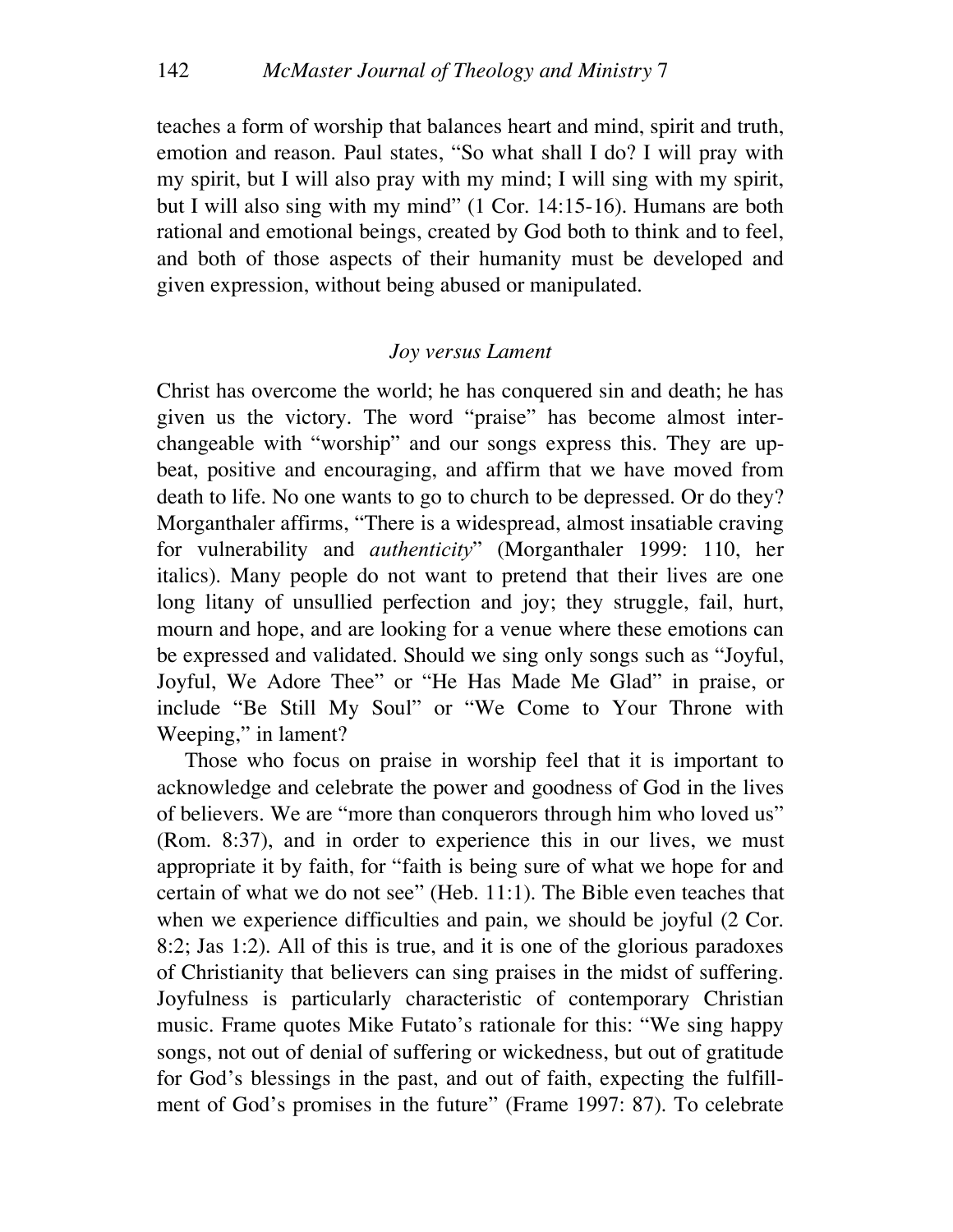with songs of praise is the natural outcome of God's goodness to us, and has resulted in some of the great hymns and songs of the faith.

In Psalms, the biblical songbook, we find paeans of praise to God: "Praise the LORD. Praise God in his sanctuary; praise him in his mighty heavens. Praise him for his acts of power; praise him for his surpassing greatness" (150:1-2). Believers may even think that to express frustration, anger, doubt or weakness would be to call into question their faith, or worse, God's faithful provision for his children. They do not wish to be accused of practicing "Eeyore Christianity" or woeis-me theology. The ultimate exaggeration of this belief is found in the "prosperity gospel," which teachers that God wants all believers to be healthy and wealthy, if only they can muster up enough faith to appropriate these blessings. And yet, the book of Psalms itself gives the lie to this misconception, for Psalms is full of the laments of even those who exhibit great faith—in fact there are considerably more laments than praise songs.

Even as we celebrate the victory of Christ over sin and death, we live with the tension between the already and the not yet as we live with the reality of human suffering in our daily lives. Morganthaler comments, "It is no accident that lament and vulnerability go hand in hand. No one would want a whole service of it, but worship that is real makes room for all the colors of the emotional spectrum, not just those that are rapturous and effervescent" (Morganthaler 1999: 113). The church should be the ultimately safe place where people can work through their brokenness and receive healing, but that healing will never occur until brokenness is first acknowledged.

Charlie Peacock, a musical performer, writer and producer, roundly criticizes the idea that Christian music should focus only on the "helpful," "nice" and "positive." Reacting to a comment that Christian music gives a "nice message" to the general consumer, Peacock sarcastically remarks:

Certainly the martyr Stephen found his complete trust in Jesus helpful while he was being stoned to death by those who opposed his message. And I suppose you could say that he was nice or friendly to those who opposed him, since he cried out these words to Jesus right before he died: "Lord, do not hold this sin against them" (Acts 7:60). But is "nice" all we would say about his faith? Likewise, would we describe the crucifixion and resurrection of Jesus Christ with adjectives like these? As participants in the Story that God is telling on this earth, we should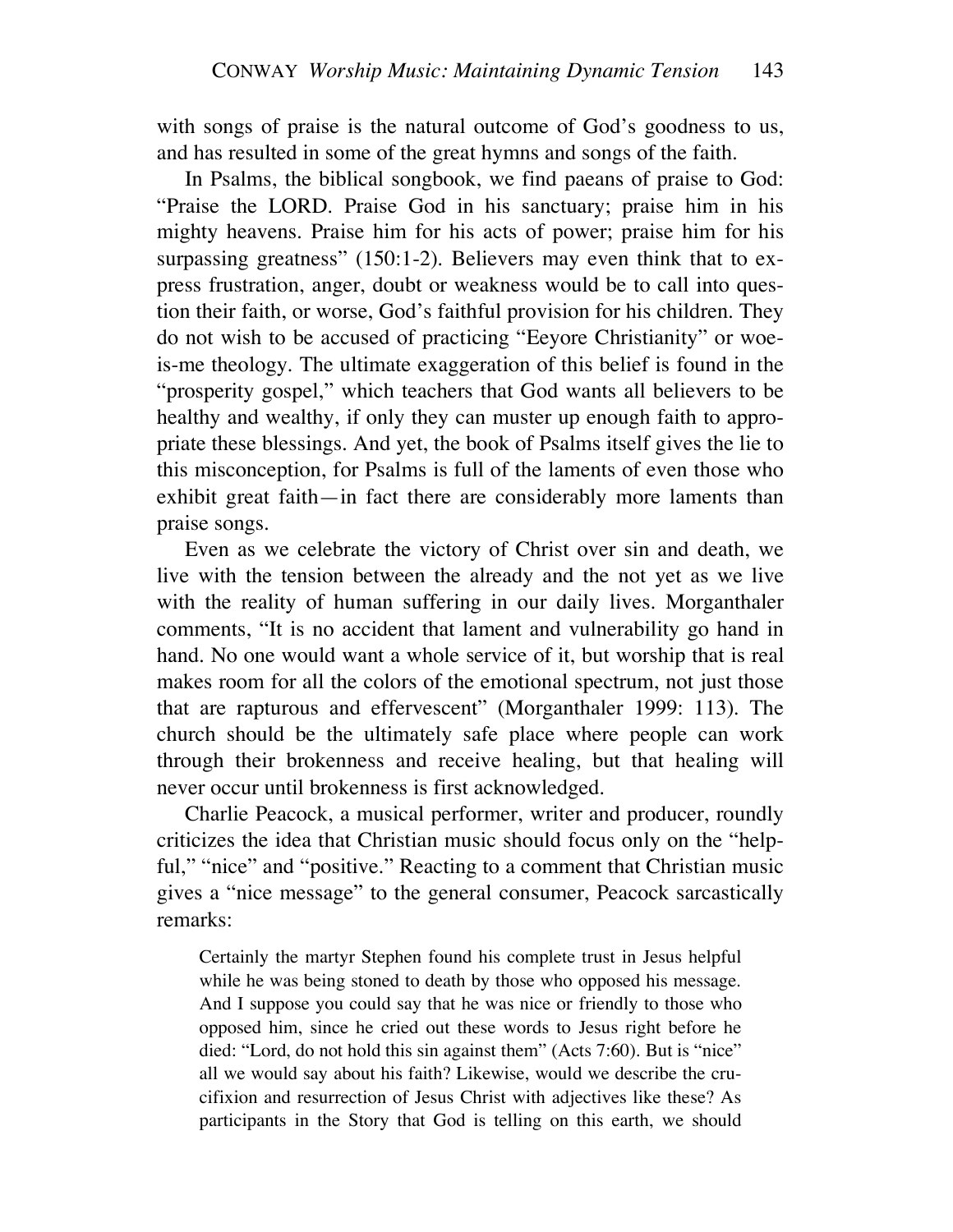make and distribute music that elicits broader and deeper responses than "positive" and "nice" (Peacock 2004: 120).

We trivialize and misrepresent the gospel story, "a complex, bloody, beautiful, redemptive, truthful Story" (Peacock 2004: 120), when we attempt to eliminate from it the reality of pain, suffering, brokenness and failure and set up standards of perpetual cheerfulness that are impossible to maintain and therefore are doomed to become superficial or hypocritical. We trivialize the suffering of the disenfranchised and the persecuted when we fail to cry with the Psalmist, "My soul is in anguish. How long, O LORD, how long?" (6:3). This is not, however, to say that we must wallow in defeatism; the complex, bloody story is also a story of hope, as the rare modern lament, "We Come to Your Throne with Weeping" indicates in its final words. The song traverses sorrow, shame, mourning and desperation, but ultimately arrives at forgiveness. Through the prophet Isaiah, God promises,

When you pass through the waters, I will be with you; and when you pass through the rivers, they will not sweep over you. When you walk through the fire, you will not be burned; the flames will not set you ablaze. For I am the LORD, your God, the Holy One of Israel, your Savior (Isa. 43:2-3).

We need to acknowledge and lament the reality of our suffering and sinfulness before we can acknowledge and praise the greatness of the God who leads us through and beyond them. Both types of response to God, to his holiness and perfection, and also to his mercy and forgiveness, are essential; it is up to the discerning worship leader to sense when, and in what proportion, they are appropriate.

#### *Participation versus Performance*

Sincerely enthusiastic congregational singing is valued by many as the voice of the church offering praise and thanks to God. In his book *Life Together*, Dietrich Bonhoeffer promotes the virtues of participatory praise:

It is the Christ-hymn, new every morning, that the family fellowship strikes up at the beginning of the day, the hymn that is sung by the whole church of God on earth and in heaven, and in which we are summoned to join. God has prepared for Himself one great song of praise throughout eternity, and those who enter the community of God join in this song (Bonhoeffer 1954: 57).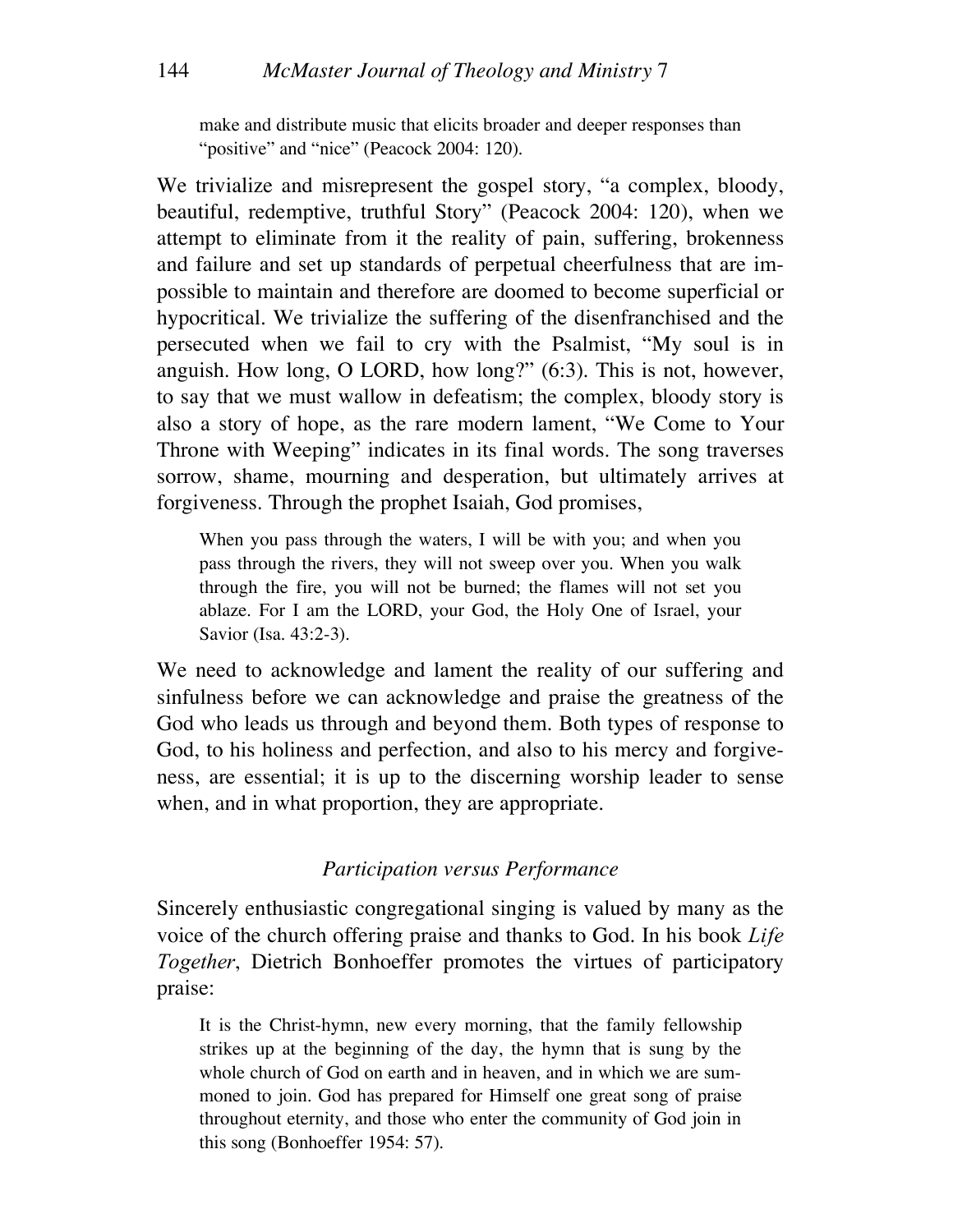In other church settings, however, believers adopt a more passive, receptive stance toward music that is performed for them. This occurs when some large cathedral or urban churches utilize choirs of more trained and competent voices to present complex art music. A performance approach to worship music is also growing in many smaller churches, however, due to the development of the electronic media, audio-visual technology and the influence of the commercial music industry. Some churches prefer to sing "We're Marching to Zion" or "The Bond of Love" as a congregation while others enjoy watching musically-talented church members perform choral works like those by John Rutter or solos that require huge vocal range or skill, like those sung by Sandi Patty or Steve Green.

The current generation of Christians, having been raised in a culture of television, radio, CDs and personal listening devices, has slipped into the habit of living life vicariously. We no longer gather around the piano for an informal sing-along, but just slide a CD or DVD into the player. Our "sophisticated" tastes have come to expect and be satisfied only with polished symphony orchestras, high-profile singing idols and technological bells and whistles. We are dissatisfied with our own often imperfect attempts to make music and want to be "ministered to," if not by professionals, at least by the more competent and gifted in our congregation. It is certainly true that all Christians are not equally musical or gifted in the same areas. How many hearts and souls have been deeply moved by a sophisticated performance of "I Know that My Redeemer Liveth" at an Easter service, who could never begin to sing such a demanding work themselves? Indeed, many great pieces of music were never intended to be sung by a group at all, but rather by soloists. Meditating on the words of a song performed by others can be a significant spiritual exercise, as much as reflecting on the words of a book written by a Christian author of acknowledged wisdom and insight. The value of listening to beautiful music itself, apart from the lyrics, should not be underestimated. We are created in the image of a creator God, as creative beings ourselves, and the exercise of our creative gifts can bring glory to God as well as edification and pleasure to others.

Performance of sacred music certainly has a valuable place in the worship service. Problems ensue, however, when performance dominates the music at the expense of participation. Morganthaler warns, "We are not producing worshippers in this country. Rather, we are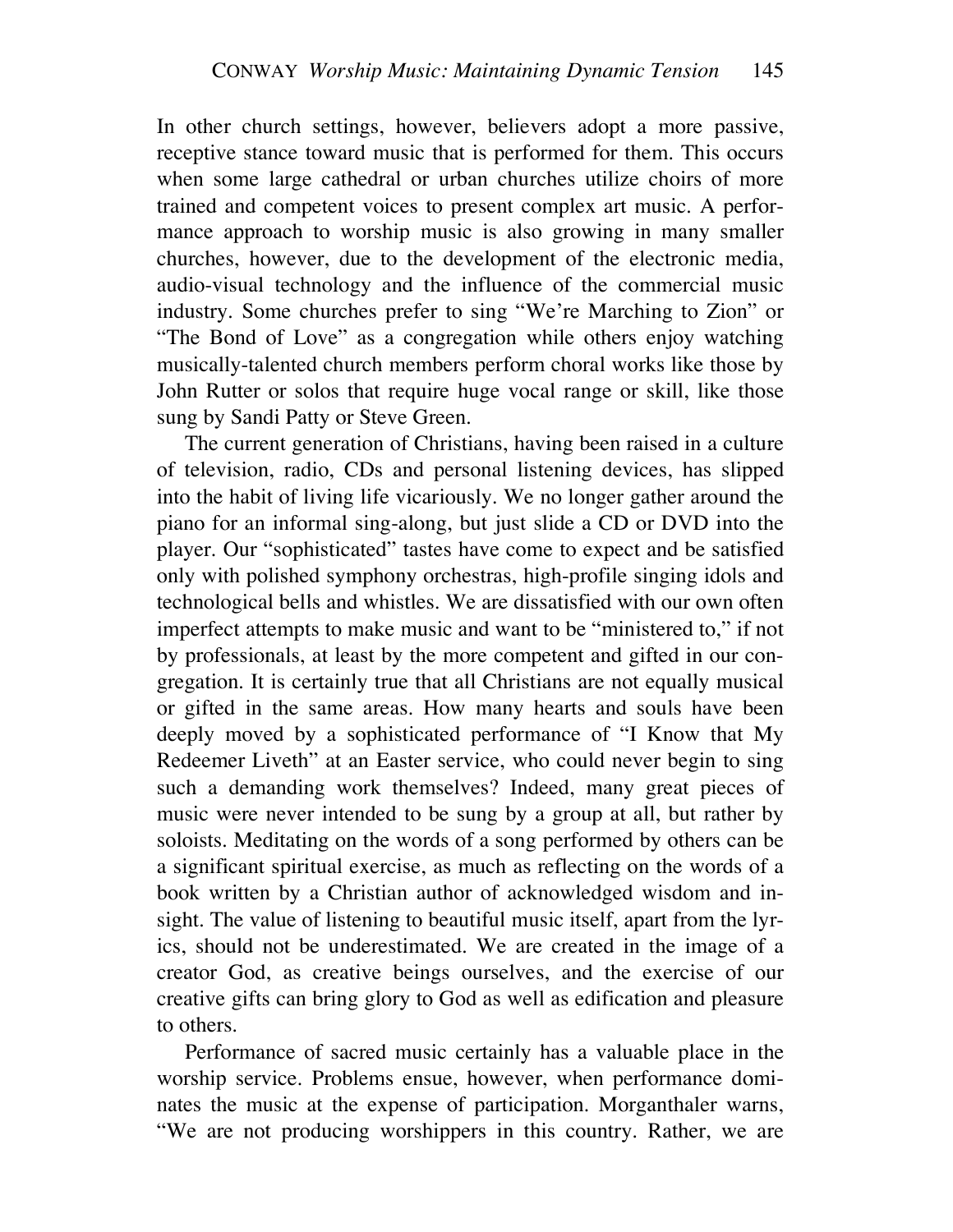producing a generation of spectators, religious onlookers lacking, in many cases, any memory of a true encounter with God" (Morganthaler 1999: 17, cf. 117). This can occur when the participants are given inadequate opportunities to express their own worship. A classic example of this occurred at a large urban cathedral during an ordination service, at the point when the new priests traditionally recite the creed as ordained clergy for the first time. When the boys' choir, as wonderful as it is, performed a setting of the creed on behalf of the ordinands, however, many thought that the whole intent of that part of the service had been undermined. This was to have been the expression of faith of the new priests themselves, and yet they had to listen rather than participate. A similar tone of frustration surfaced at a Christmas Eve service at a large Toronto church that I attended with friends. Almost the entire service was performed—albeit very capably and innovatively—by the choir, in spite of the willingness and desire of the congregation to sing praise to Christ for his incarnation by singing the perhaps overworked, but nevertheless heartfelt, traditional carols. My friends felt that they had been denied the opportunity to worship and had been reduced to audience members at a concert. As Williams succinctly states, "Worship is not a spectator sport. It is a dialogue for participants with the living God. It's main goal is relationship" (Williams 2004: 126).

The problem of performance is not limited to technically-advanced art music, but also occurs in contemporary worship. As Paul Westermeyer points out:

We practice congregational silent singing every time we set up the leaders of worship as a self-contained unit so that the people and their singing become irrelevant. It can happen with organs and choirs, amplified vocalists and bands, synthesizers and other electronic equipment, in any style or in any place—wherever the sonic environment is made to feel complete without the congregation (Westermeyer 1998: 194).

Musically-gifted members of the congregation sometimes want to emulate their CCM (Contemporary Christian Music) media idols by performing music in a way that draws attention to themselves rather than to the God who is the focus of our worship. Long advises caution, however:

The service is a metaphor pointing to its referent. When the chancel is a stage, however, and the music is performed by musicians gripping hand-held mikes, and the interspersing of talk and music and skit moves with the rapid and seamless pacing of "Saturday Night Live" then the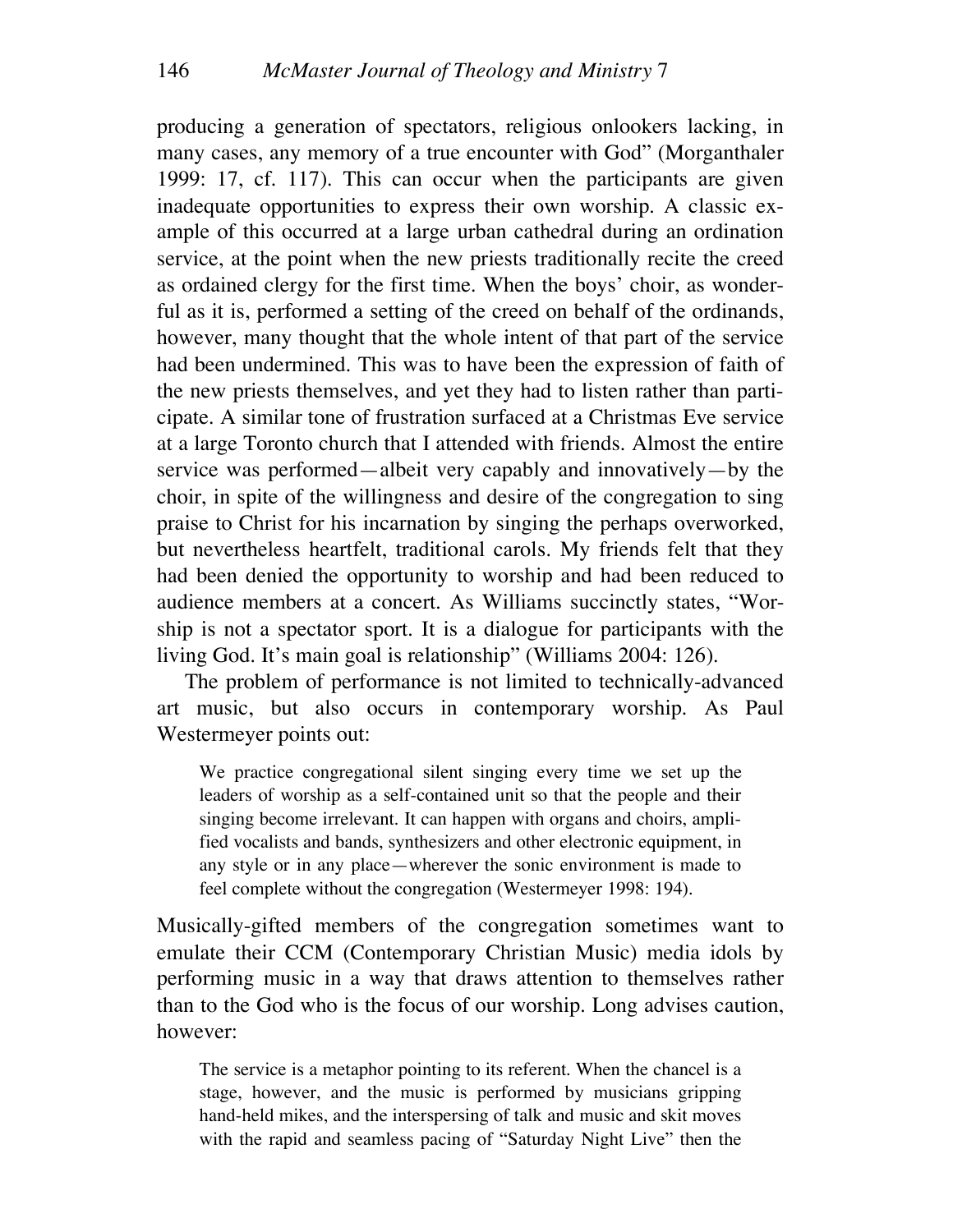referent here is unmistakable, too. This is not a retelling of the biblical narrative; it's the recapitulation of prime time (Long 2001: 10).

The applause that often follows such music often reinforces the performer–audience dichotomy, and although it can also be a genuine expression of praise in itself, the line between praise of God and praise of performer sometimes becomes blurred. Performance also dominates and participatory worship becomes difficult when amplifiers and speakers simply drown out the unamplified voices of believers. There is little point in singing when you cannot even hear your own voice, or those of your neighbours, lifted in praise anyway. Also, the tendency of today's technological society to celebrate and perpetuate every special musical performance by constant flash photography only serves to distract from an atmosphere of worship, and to focus attention on the performers, rather than on their Creator.

Performance, whether traditional or contemporary, is also problematic when it becomes mere entertainment. This occurs when music offers more in terms of pleasure and gratification of self than it does in praise and glorification of God, and Johansson reminds us that "churchgoers are often unable to differentiate between good feelings and worship" (Johansson 1998: 98). As daily consumers of popular media culture, we have learned to be egocentric in our selection, selfish in our evaluation, impatient for gratification and eager for novelty. Frame observes:

We are used to sitting in chairs, watching and hearing people do and say clever, witty, pleasant, incredible, fun, interesting things. When we go into a church building, sit down facing forward, listen and watch, the situation is so much like that of entertainment that we are tempted to equate the two, thus bringing into worship the attitudes we bring into entertainment (Frame 1997: 59).

There is real concern that these attitudes will carry over into the church and undermine the selflessness and commitment that our faith requires. Some worship leaders have recommended moving the choir or worship team from the "stage" at the front to the back of the sanctuary, or a rear balcony, so they are invisible to the congregation and are less likely to usurp God as the focus of attention.

There is nothing inherently wrong in experiencing pleasure in listening to and singing worship music, for God "richly provides us with everything for our enjoyment" (1 Tim. 6:17); asceticism and selfflagellation are not biblical values. Harold Best effectively concludes,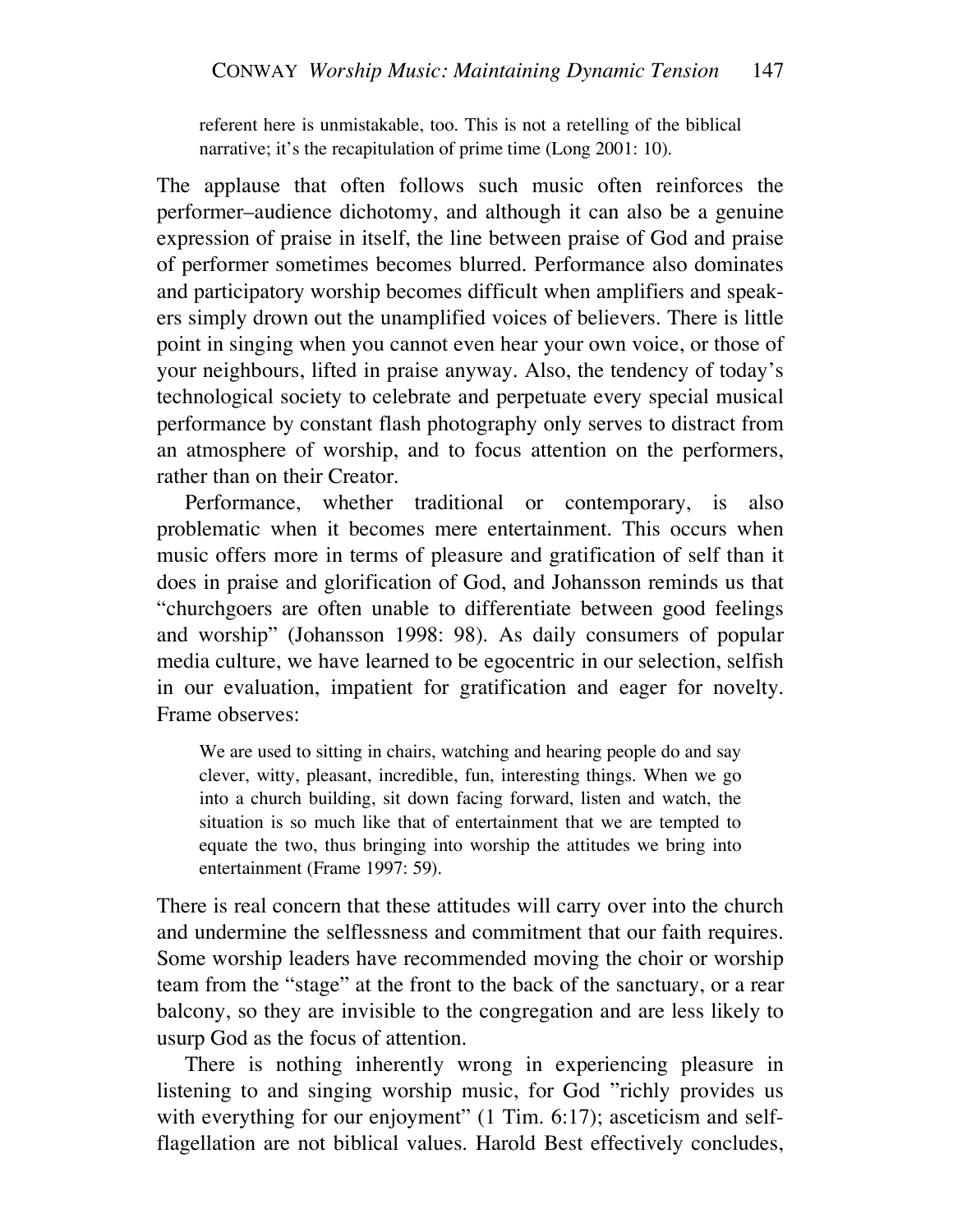however, "when the only and continuing object is to divert; when shallowness of content is the only allowable possibility; when easy entrance into, trivial engagement with, and easy exit from an experience dominate the whole of perceptual engagement, then we can truly say that entertainment is an evil" (Best 1993: 136). Pleasure must not become the criterion for successful worship, and we must not be more concerned with receiving pleasure than offering praise.

There should be a place for both participation and performance in the worship of the church, but the tension between the two must be thoughtfully maintained. To eliminate performance might be to exclude meaningful opportunities for experiencing new forms and styles of music, or for modeling musical excellence. To minimize participation would be to deny worshippers their duty and right to praise the living God with their own hearts and voices. Worship leaders must be discerning about the balance between the two in each individual situation.

## *Cultural versus Countercultural and Traditional versus Contemporary*

Attendance at Sunday services is declining and Christianity is, to a large extent, becoming marginalized, as it was in its original firstcentury context when the early church endeavoured to reach out to the surrounding pagan culture with the gospel. Today, great concern has once again developed about how to make our message and worship more relevant to our current, twenty-first-century culture. Many churches have moved towards contemporary music that is reflective of the current social context, in an attempt to make visitors more comfortable and to speak in a musical language that they can understand. Other churches contend that this is nothing less than capitulating to secular culture, and prefer to maintain their tradition of sacred musical lyrics and styles in order to differentiate their message and their morals from the world around them. The tension here is not as simple as the choice between traditional hymns and contemporary praise songs, it is also a more complex issue of musical styles, as represented by Chris Tomlin's contemporary soft-rock version of "O Worship the King" in which the traditional words are expanded and set to new music and instrumentation.

One aspect of the traditional/contemporary conflict is the lyrics of worship music. Traditionalists point to the rich, poetic, theological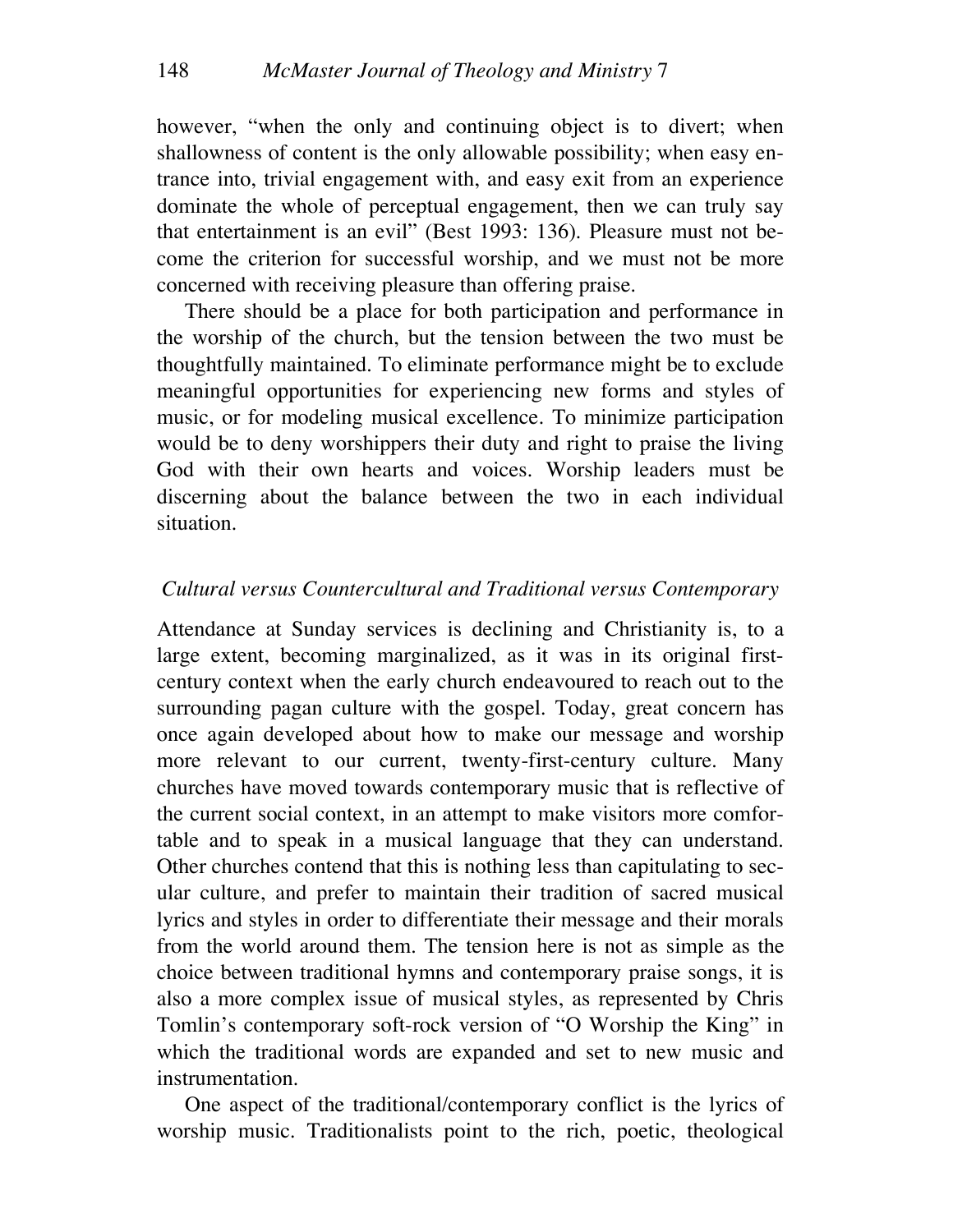character of hymns such as "Jesus Thy Blood and Righteousness" and contrast them with the simplistic, repetitive words of praise songs such as "Alleluia," which they believe promote shallowness and immaturity. As Northrop Frye, a noted literary critic, states:

The operation of thinking is the practice of articulating ideas until they are in the right words… The vast majority of the things that we hear today are prejudices and clichés, simply verbal formulas that have no thought behind them but are put up as a pretence of thinking. It is not until we realize that these things conceal meaning, rather than reveal it, that we can begin to develop our own powers of articulateness (Frye 1993: 9).

If contemporary worship songs are full of simplistic verbal formulas and clichés, it would be difficult to worship God with our minds as well as our hearts. In addition, our understanding of God, and our ability to articulate his goodness and grace, would suffer.

There is a significant difference, however, between simple and simplistic; profound truths can be simply and powerfully stated. The sheer density of theological ideas in some traditional hymns, and the abstract literary techniques used in their composition, would place them out of the conceptual range of many people, especially the young, the new immigrant and the new believer, who have not yet developed fluency in "Christianese." Focusing on one or two well-stated ideas at a time could actually promote depth of understanding. Also, many contemporary thinkers dispute Frye's assertion that understanding is primarily verbal for all people. Morganthaler cites Howard Gardner's work on multiple intelligences and states: "Yet, when one considers that North America moved into a print-plus-image-and-sound world in the latter part of the twentieth century and is fast moving to an imageplus-sound-and-print world, confining literacy to ink on a page smacks of cultural arrogance" (Morganthaler 2004: 93). Not everyone responds equally well to complex verbal statements.

Musical style is the other aspect of the traditional/contemporary dispute. There are those who believe that to introduce contemporary culture into the church is to give a toe-hold to the devil, start down the slippery slope and be unequally yoked with unbelievers. It is incipient syncretism. Although not condemning all of culture and its artifacts, Johannson clearly disapproves of incorporating popular music into the church: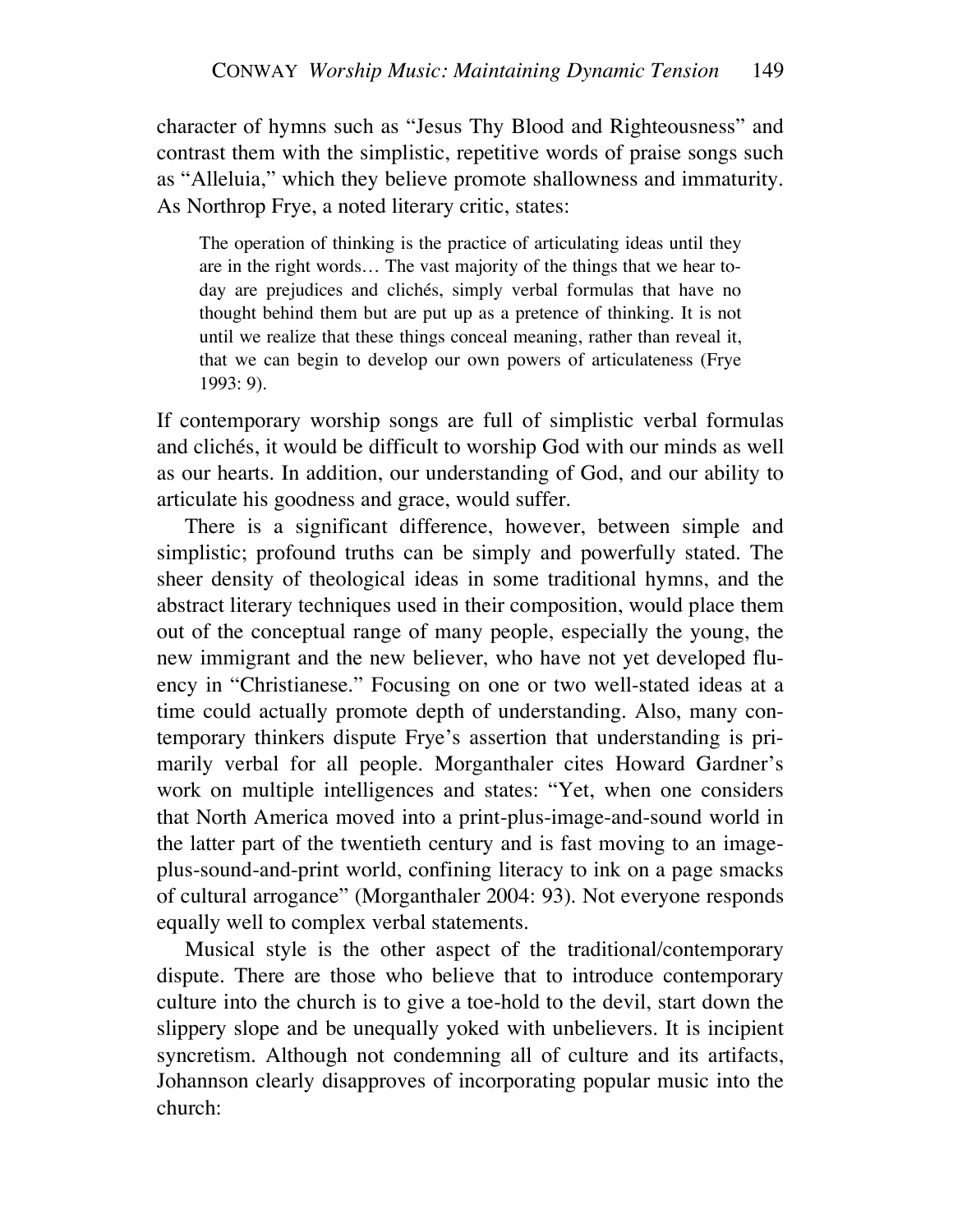The church needs musicians with the gumption to adopt and stick to musical standards that are theistically based, recognizing that the culture's traits that will be evident in its dominant music (currently pop music of various styles and types) may not be biblically grounded. Today extreme relativism, hedonism, pluralism, materialism, and amoralism are the prime characteristics of the dominant western world-view. They are incongruent with Christianity. Consequently church musicians should not legitimize and propagate such values by using music based on those values (Johannson 1998: 14).

He believes that although the music itself may be value-neutral, its association with un-Christian cultural values taints it and disqualifies it from use in the church. As Robert H. Mitchell remarks, "Christian values do not lie in music itself but rather in the attitudes which attend its creation and hearing" (Mitchell 1993: 42).

Albert Blackwell, in his book *The Sacred in Music*, expresses the belief that some musical forms are inappropriate for Christianity. He criticizes grunge, gansta rap and neo-Nazi music, not only for their immoral lyrics, which could conceivably be changed to Christian ones, but also for "deliberately assaultive and abusive" music that uses "strident electronic distortion until voices and ears alike are raw" (Blackwell 1999: 174). Some of the harsher and louder qualities of rock music affect some listeners in a negative way; although some popular worship songs are composed in a soft-rock style, others, such as those of the Christian band "Stryper," are extreme in their use of musical textures. It is difficult to see how such music, even if it is popular with a modern demographic, could be separated from its negative cultural associations and used to worship a compassionate and holy God. Harold Best also criticizes much popular music, from rock to rap to New Age, for its inferior quality, calling it "single process" music in which "tempo, dynamics, beat, volume, timbre, texture, and structure are basically static and unvaried" (Best 1993: 124). Such music, he believes, "should be considered aesthetically suspect and creatively below par, even among the most tolerant pluralists" (Best 1993: 125). Critics of Contemporary Christian Music point out that Christ himself was countercultural in his approach and attitudes, and the church should be also.

Such an approach, however, overlooks the obvious fact that all music is a product of culture, past or present, and that previous historical cultures were as deeply flawed as our modern Western one. Even the Israelite culture that produced the Psalms, the ultimate book of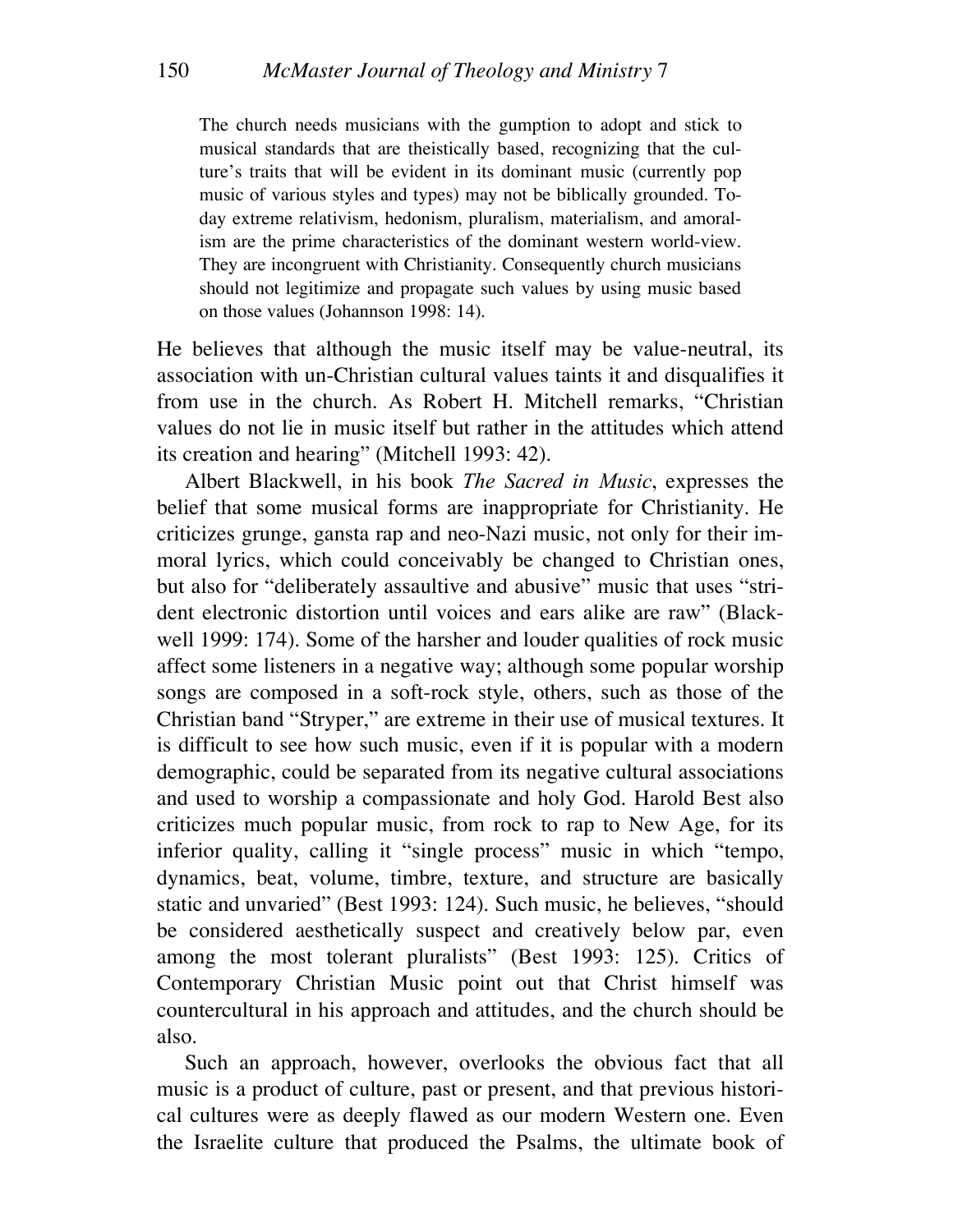praise songs and the only one to achieve canonical status (something even Bach and Isaac Watts have failed to do), was constantly corrupted by syncretism, apostasy and sin. In fact, Psalm 29 is known to be based on a pagan Canaanite song (Hustad 1993: 135). The tendency to use what is familiar and popular—the musical vernacular—and sanctify it for holy purposes, has powerful precedents throughout church history, even though the story that Martin Luther used tavern songs as the basis for his hymns is probably apocryphal (Westermeyer 1998: 148). John Frame holds that many CCM worship songs, such as "Great is the Lord" and "Be Exalted, O God," represent a

deeply Christian spirit that has in these cases transformed the pop genre into something far better. In the original context of the 1960s Jesus Movement, these songs were profoundly *counter*-cultural. They took a style of music that had been used to express nihilistic philosophy and self-indulgence and turned it into praise of the God of Scripture (Frame 1997: 58)

and they did it in a style that was meaningful and familiar to the people around them.

The separation of musical styles into sacred and secular is dependent more on the lyrics and location than the music itself. Hustad points out that, as society and culture evolves, the church must seek new means of communication that are meaningful and relevant to people it seeks to draw and serve. These are not created "ex nihilo" but are often taken from within the surrounding culture and "even from commercial entertainment music… In theological terms, one might say that this process demonstrates the church's willingness to be forever incarnational, to identify with 'the world' and to transform it for Christ" (Hustad 1993: 210). Although success should never be the final measure of God's approval, and pragmatism is not a substitute for purity, the popularity of contemporary music styles has resulted in growth for many churches that use it, and doubtless many lives committed to Christ indirectly because of it.

The dynamic tension between the contemporary and the traditional, between the cultural and the countercultural, will and should continue. If we exclusively use music derived from contemporary culture, "the churchly styles—not just the stuffy, academic music, but the splendid heritage of two thousand years—are suddenly suspect" (Best 1993: 165). The church universal did not come into existence ten years, or ten days, or ten minutes ago, but is composed of the body of believers of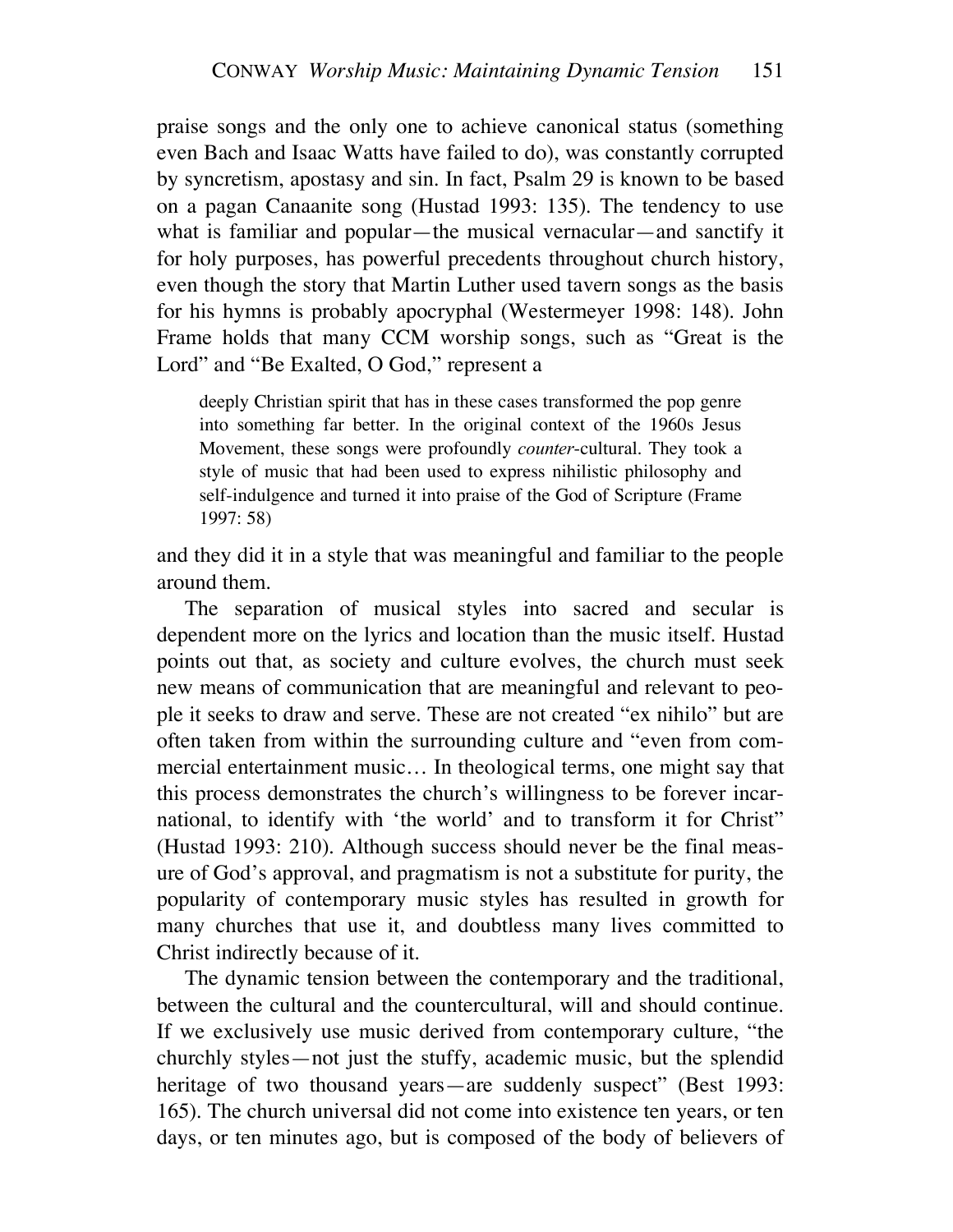all times, places and cultures, including the past, and their contribution should be valued. If we exclusively use traditional hymns and classical forms, however, we risk failing to identify with and communicate to those of our own time and place. We must give modern believers a way of expressing their worship that is relevant to their culture, always being careful to transform, rather than be absorbed by, this culture.

#### *Believer versus Seeker and Worship versus Evangelism*

The choice of music used in a service will also depend on whether the church sees its function as worship or evangelism. If the congregation is composed of a group of like-minded believers who have gathered together to worship the God that they all serve, the music is likely to take on a different quality and focus than if the congregation has a missional emphasis that focuses on outreach to the seekers in its midst. A believer-emphasis service may include "Jesus the Very Thought of Thee" or "My Tribute," which express a close relationship with, and gratitude to, God, whereas a seeker service may use "Just As I Am" in the model of the old evangelistic services of Billy Graham, or may simply incorporate vaguely spiritual contemporary songs, such as "Wind Beneath My Wings," from the current culture that contain no explicitly Christian lyrics but serve to create a familiar context for the unchurched.

One of the primary purposes of the church is to reach out to unbelievers with the good news of the gospel. If music is to touch non-Christian visitors and have an evangelistic impact, many believe that the music chosen should not be densely packed with exclusive language and advanced theological concepts. How meaningful is it to include phrases such as "washed in the blood of the Lamb" or "full atonement, can it be" to an unchurched and secular listener? Such lyrics not only exceed the comprehension of many seekers, and fail to communicate the essence of the gospel, but can also serve to intimidate and alienate anyone who is not part of the "in group." Therefore, some seeker services, such as the ground-breaking Willow Creek seeker service,

take place in a highly controlled, programmed atmosphere where seekers are expertly insulated from spiritual activity they can neither comprehend nor tolerate. No one in the theatre seats audibly participates or responds in any way, except perhaps to join in singing one song or to offer applause. Gifted professionals and laypeople present the claims of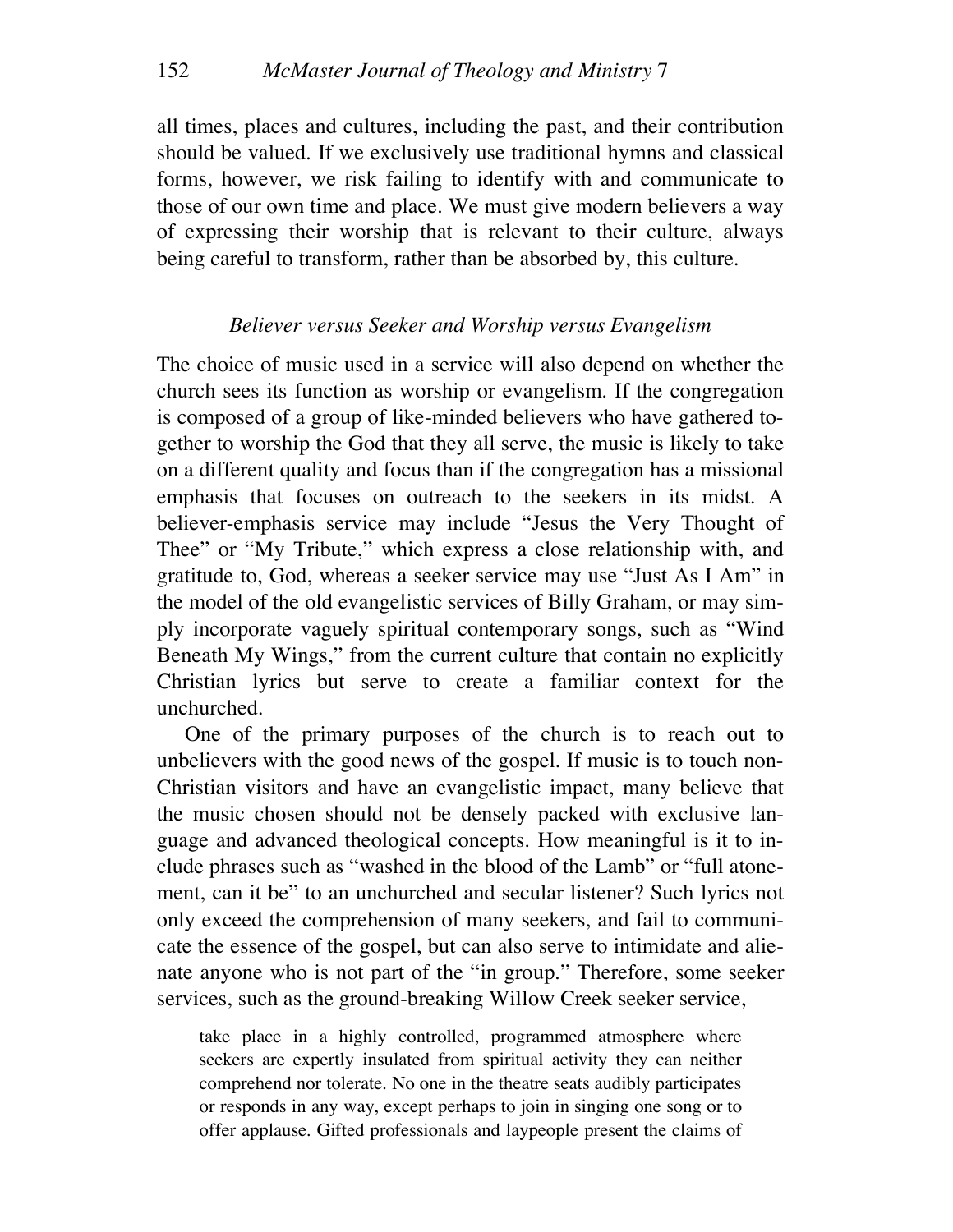Christ in multifaceted splendor. But worship is not one of those facets (Morganthaler 1999: 45-46).

Willow Creek holds completely separate worship services for believers during the week. Its seeker services are extremely well attended, and seem to be having a positive impact on the community.

It is true that the Great Commission forbids the corporate church from indulging merely in sanctified navel-gazing, or even in elitist "in camera" communion with God. As Miroslav Volf suggests, "worship can never be an event taking place simply between the naked soul and its God. It must always include active striving to bring the eschatological new creation to bear on this world through proclamation of the good news, nurture of the community of faith, and socioeconomic action" (Volf 2004: 36). Our worship must have both a vertical and a horizontal component that not only edifies our fellow believers but also reaches out to influence our social context.

There are others who believe, however, that to consciously make church services into contrived evangelistic outreach to seekers is to miss the point. They hold that the best outreach of all is to simply "be the church" in an authentic way that speaks of the intrinsic value of Christianity. Webber condemns the "reductionism in worship that heralds popular chorus music as the new sacrament of God's presence; regards Scripture reading, intercessory prayer, and communion as offensive to the seeker; and makes the sermon a presentation of Christianity 101. Worship and evangelism are confused" (Webber 2004b: 92). Welcoming non-believers into our worship, and communicating effectively to them, does not necessarily imply "dumbing down" the message of the gospel. Similarly, Frame writes, "The point is not that the church should compromise its gospel to please unchurched visitors. It should proclaim the fullness of God's Word with the utmost clarity, forcefulness, and offensiveness" (Frame 1997: 21). Jesus himself, although he was sensitive to the needs of inquirers, and communicated to them in terms they could understand, relevant to their situation, never compromised his integrity or watered down his message. Paul followed this model. He instructs,

But if an unbeliever or someone who does not understand comes in while everybody is prophesying, he will be convinced by all that he is a sinner and will be judged by all, and the secrets of his heart will be laid bare. So he will fall down and worship God, exclaiming, "God is really among you!" (1 Cor. 15:24-25).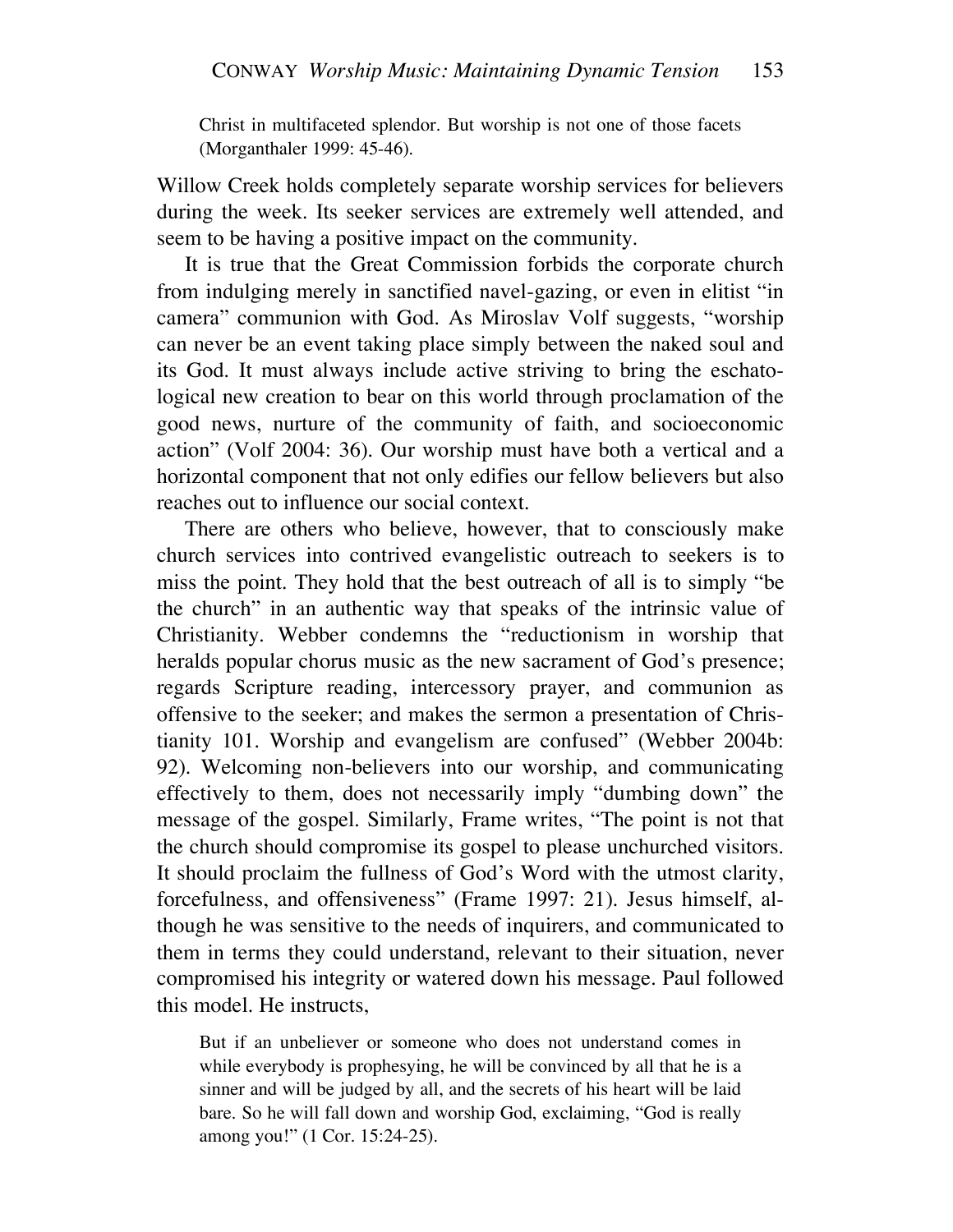Perhaps those who offer seeker services should be less concerned about giving offence and more concerned about being authentic.

Our public worship, therefore, is not to be based on the concept of communication by means of a private, unlisted number that gives us a privileged connection to God, but more on an old-fashioned party line, or modern conference call, which others are permitted to listen to or even participate in. Barry Liesch states, "In general, we should expect evangelism to be the by-product of a believer's worship service" (Liesch 2001: 165). When non-believers see the church at worship and in action, outreach occurs and souls are saved; evangelism should be the natural outflow of worship, not a separate process altogether. Welcoming and being sensitive to seekers is commendable, condescending or capitulating to seekers is counter-productive. Discerning worship leaders must understand the difference as they live out the tension between worship and evangelism.

## *Conclusion*

When worship leaders find themselves and their congregations unable to live with tension, either extremism or compromise often results. Extremists may be traditionalists, who maintain the style of liturgical worship that has served them for years, or possibly centuries, and refuse to include any modern components. They may be part of the emergent church movement, which is attempting to redefine the church along radical post-modern guidelines, living on the cutting edge of what is new in worship. They may also be extreme fundamentalists or separatists, unwilling to compromise in any way with secular culture. The problem with these approaches is that they often segregate congergations along boundaries of age, socio-economic status or ethnic background.

Those who advocate simplistic compromise or tokenism may include a traditional church that throws in an occasional praise song or guitar to ward off the complaints of the younger members. They may include a contemporary, youthful, suburban church that apathetically sings a traditional hymn in each service. They may be characterized by a church that indulges in "flavour of the week" services, based either on a desperate attempt to find out what "works" and what people "like," or on the personal tastes of rotating song leaders. The problem with these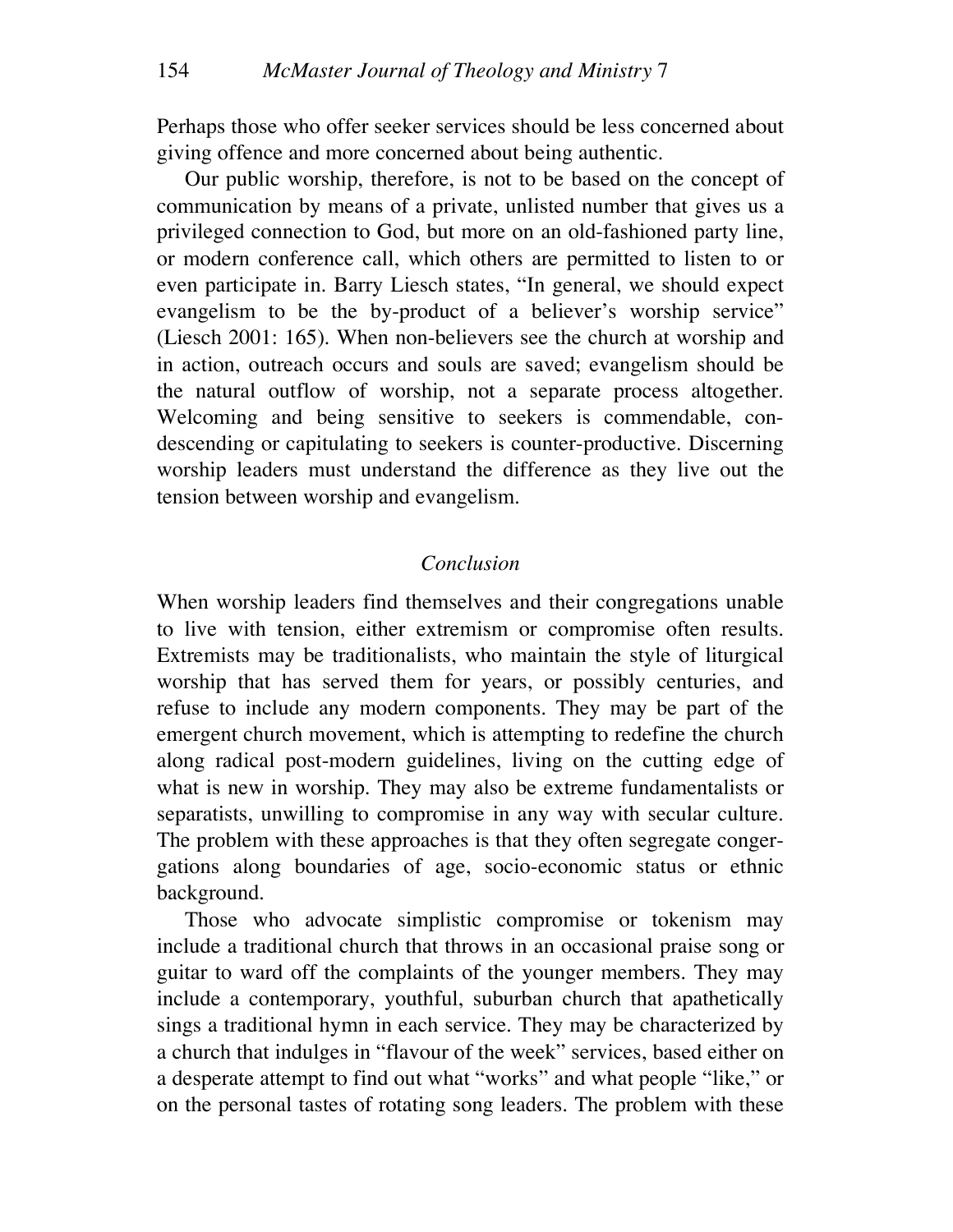approaches is that someone is usually disgruntled or dissatisfied, and the worship has no clear focus or purpose.

The solution may be to set up what amounts to two churches within a church—such as contemporary and traditional services, or seeker services and worship services—with little or no contact with each other, or churches may split off and form new congregations that meet the needs of their members. James F. White believes that it is "a bit romantic and quaint" (White 2004: 71) to expect different age groups to worship together, even within families. He predicts a liturgical leader who "will coordinate the numerous services of worship offered each week by different groups within the congregation" (White 2004; 73). Even so, this approach does little to address other tensions such as those between performance and participation, or between the emotional and the rational. The church cannot continuously subdivide into discrete, homogenous groups ultimately consisting of two or three likeminded believers with similar tastes and continue to preach a message of love and unity.

The issue of homogenous as opposed to heterogeneous groups is actually just one other tension that the church must learn to live with. There are some individual situations in which homogenous subgroups can work and interact effectively within the larger church context; there are other situations where cross-generational and cross-cultural diversity within a single congregation is to be preferred. Much depends on the context and purpose of the group. The only certainty is that absolute consistency and agreement will never be achieved, for, as Hamilton points out, "the God who created this world did so with exuberant extravagance, his unchanging purpose often hidden in a tumbling cascade of variety" (Hamilton 2004: 84). This should be cause for celebration, not merely consternation.

But what approach must a worship leader and congregation use in order to successfully maintain these tensions in dynamic balance rather than in enervating stress? There is no simplistic answer, but the starting point for arriving at the answer is in the nature of worship itself, defined above as "an encounter between God and his people, in which God graciously initiates the relationship, and the people respond with praise, thanks, and love." There is nothing here, or in any of the other definitions of worship cited, about personal preference, about meeting selfish needs or about feeling good. Worship is not about us; it is about our response to the true and living God as he reveals himself to us.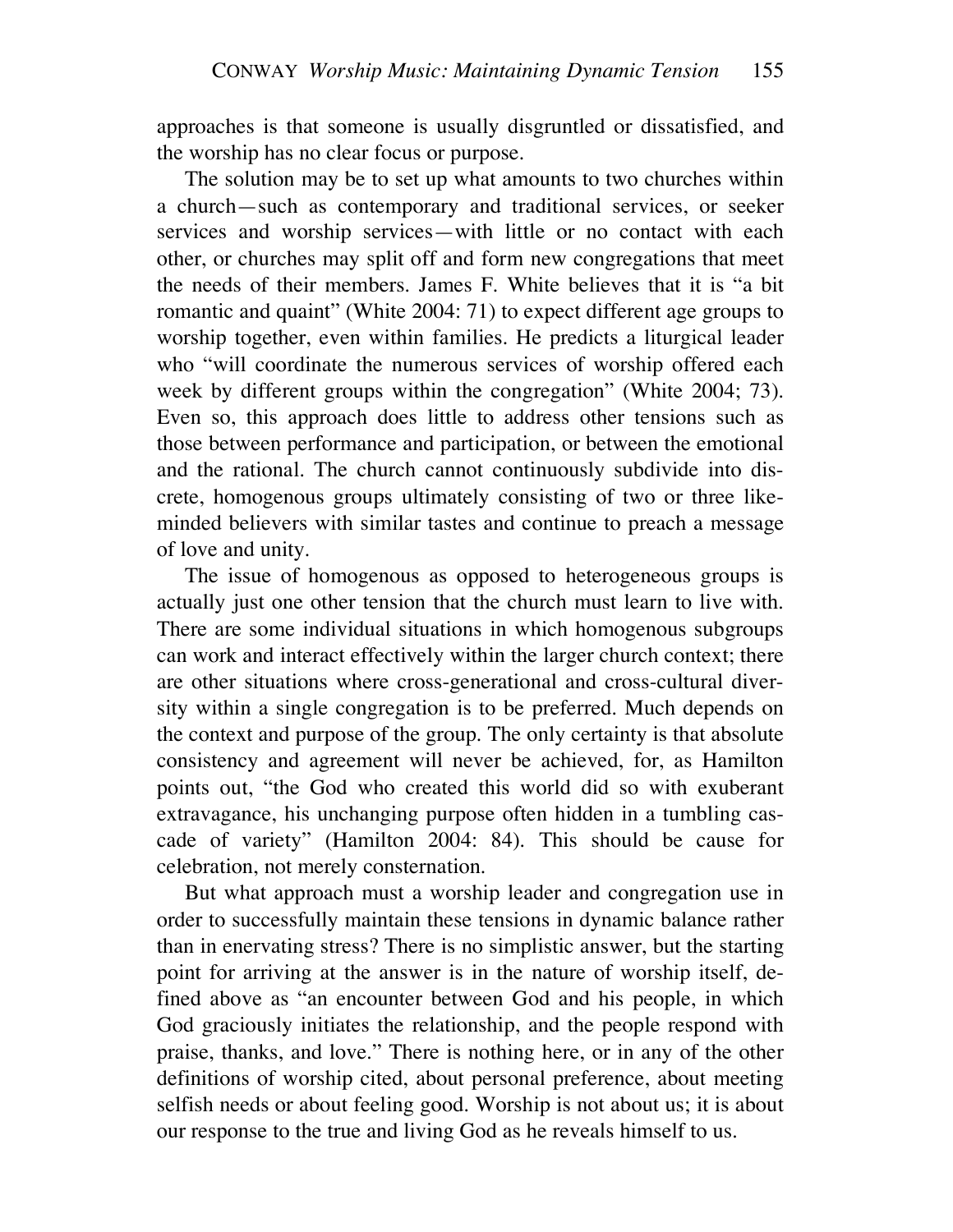Søren Kierkegaard originated the idea that in worship, the congregation is not the audience; they are the performers. The worship team members are not the performers; they are the promoters. God is the ultimate audience (Liesch 2001: 123-125). When we purchase a ticket to a concert we have the right to base our choice of performer and music on our personal tastes and preferences, whether that be Renaissance motets or acid rock. We have the right to criticize the performance, and evaluate whether we got our money's worth. We have the right to sit passively and expect to be entertained. Depending on our mood and personality, we have the right to have our expectations realized, whether that involves being intellectually challenged by a complex work brilliantly performed, or experiencing emotional catharsis brought on by a deeply moving and evocative work. We even have the right to leave at the intermission if we are disappointed. If Kierkegaard is right, however, this all changes when it comes to worship.

If Yahweh, the true and living God, the King of kings and Lord of lords, is the audience, and we are the performers, then we must approach worship with infinitely more humility and reverence. God initiates the conversation in this encounter. If he makes us aware of our sinfulness, we should lament, and if he reveals to us his majesty and goodness, we should offer praise and thanksgiving. If he speaks to us and says, "Do nothing out of selfish ambition or vain conceit, but in humility consider others better than yourselves. Each of you should look not only to your own interests, but also to the interests of others" (Phil. 2:3-4), we have no right to sulk or sigh if we prefer contemporary songs and other believers like traditional hymns. If we are told, "Sing to the LORD, you saints of his; praise his holy name" (Ps 30:4), we have no right to sit and expect others to entertain us or make us "feel good." If we are to tell of his greatness to unbelievers, then we must welcome outsiders into the context of our praise, and speak the truth to them in love.

If we accept this paradigm of worship, then we will be far more able and willing to compromise in the positive sense: to keep these tensions in dynamic, constructive balance. We will be more able to celebrate the diversity of our fellow-believers and to integrate their modes of worship with our own, without resorting to divisiveness and exclusiveness, extremism or simplistic solutions. This does not mean that our worship will be perfect; we are amateurs. The word "amateur" derives, however, from the Latin word *amare*, which means "to love."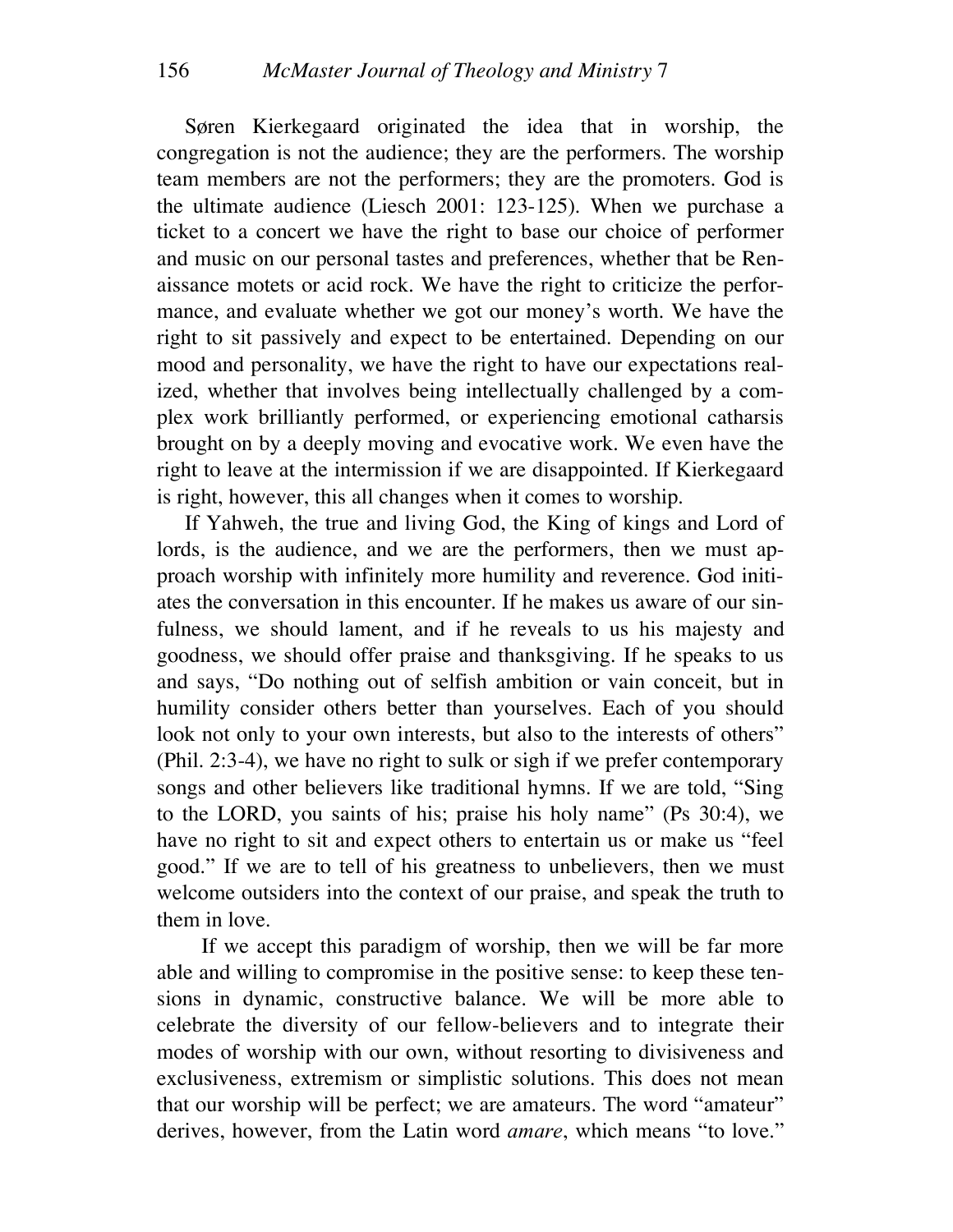In the introduction to his book, Long recalls a disastrous breakfast that he and his brother prepared in love for his mother when they were young children. He remarks, "even when Christian worship is at its best, it is much like that Mother's Day breakfast. It is always the work of amateurs, people who do this for love, kids in the kitchen overcooking the prayers, half-baking the sermons, and crashing and stumbling through the responses on the way to an act of adoration" (Long 2001: vii). If our worship is characterized by sincerity, selflessness, and love, our Heavenly Father will graciously and lovingly accept it.

# *Bibliography*

| Best, Harold M.      |                                                                   |
|----------------------|-------------------------------------------------------------------|
| 1993                 | Music through the Eyes of Faith (San Francisco, CA: Harper).      |
| Blackwell, Albert L. |                                                                   |
| 1999                 | The Sacred in Music (Louisville, KY: Westminster John Knox).      |
| Bonhoeffer, Dietrich |                                                                   |
| 1954                 | Life Together (trans. John W. Doberstein; San Francisco, CA:      |
|                      | Harper).                                                          |
| Burge, Gary M.       |                                                                   |
| 2004                 | "Missing God at Church?," in Dearborn and Coil 2004: 147-155.     |
|                      | Dearborn, Tim A., and Scott Coil (eds.)                           |
| 2004                 | Worship at the Next Level: Insight from Contemporary Voices       |
|                      | (Grand Rapids, MI: Baker).                                        |
|                      | Engle, Paul E., and Paul A. Basden (eds.)                         |
| 2004                 | Exploring the Worship Spectrum: Six Views (Grand Rapids, MI:      |
|                      | Zondervan).                                                       |
| Frame, John M.       |                                                                   |
| 1997                 | Contemporary Worship Music: A Biblical Defence (Phillipsburg,     |
|                      | NJ: P&R).                                                         |
| Frye, Northrop       |                                                                   |
| 1993                 | "Northrop Frye Talks About the Role of the Humanities," in Judith |
|                      | Barker-Sandbrook and Neil Graham (eds.), Thinking through the     |
|                      | Essay (Toronto, ON: McGraw-Hill Ryerson, 2nd edn): 5-11.          |
| Hamilton, Michael S. |                                                                   |
| 2004                 | "The Triumph of the Praise Songs," in Dearborn and Coil 2004: 74- |
|                      | 85.                                                               |
| Horness, Joe         |                                                                   |
| 2004                 | "A Contemporary Worship Response," in Engle and Basden 2004:      |
|                      | $41 - 44$ .                                                       |

Hustad, Donald P.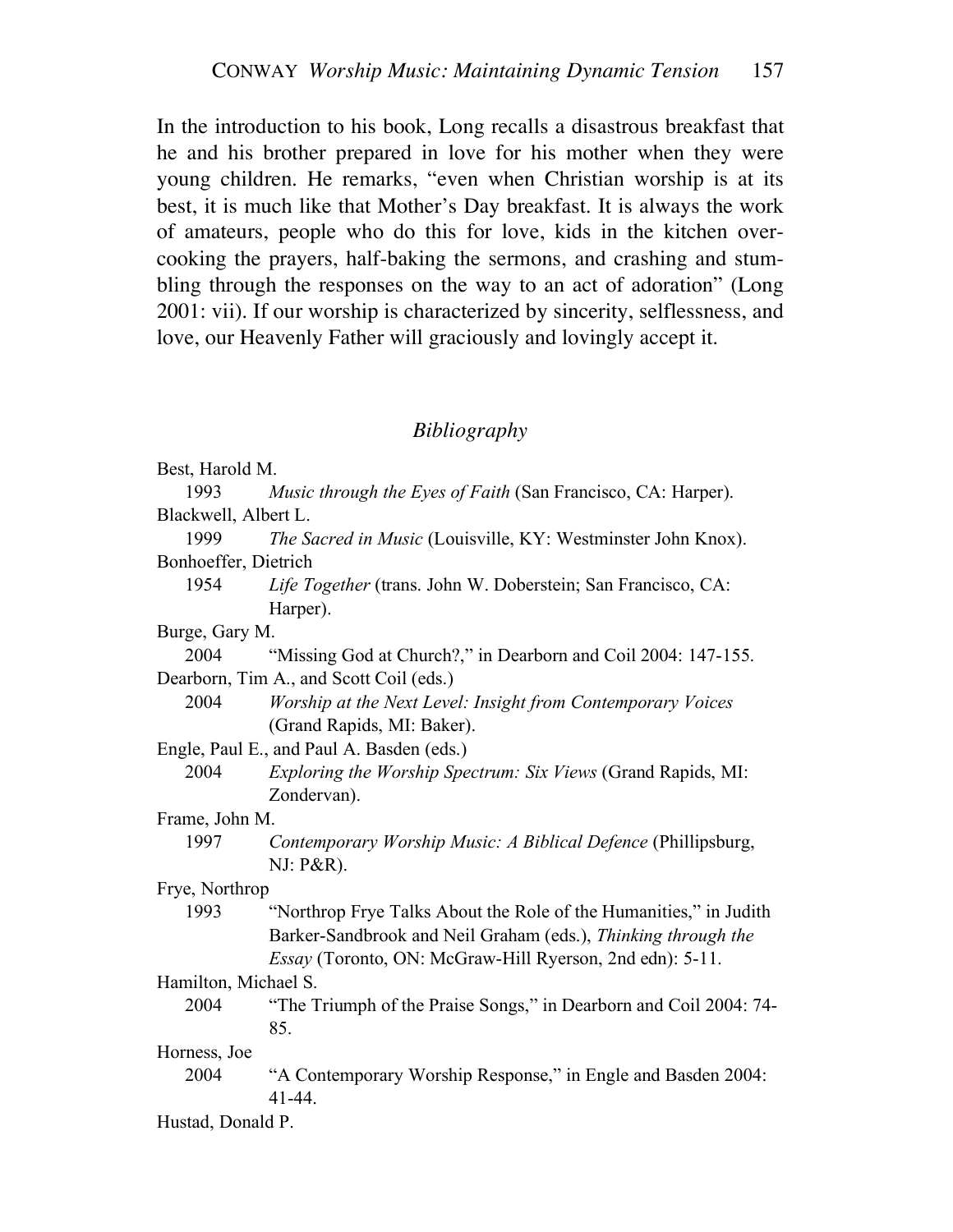| 1993                                              | Jubilate II: Church Music in Worship and Renewal (Carol Stream,<br>IL: Hope Press). |  |  |  |
|---------------------------------------------------|-------------------------------------------------------------------------------------|--|--|--|
| Johansson, Calvin M.                              |                                                                                     |  |  |  |
| 1998                                              | Music and Ministry: A Biblical Counterpoint (Peabody, MA:<br>Hendrickson).          |  |  |  |
| Liesch, Barry                                     |                                                                                     |  |  |  |
| 2001                                              | The New Worship: Straight Talk on Music and the Church (Grand                       |  |  |  |
|                                                   | Rapids, MI: Baker).                                                                 |  |  |  |
| Long, Thomas C.                                   |                                                                                     |  |  |  |
| 2001                                              | Beyond the Worship Wars: Building Vital and Faithful Worship                        |  |  |  |
|                                                   | (Herndon, VA: Alban Institute).                                                     |  |  |  |
| Mitchell, Robert H.                               |                                                                                     |  |  |  |
| 1993                                              | I Don't Like That Music (Carol Stream, IL: Hope Press).                             |  |  |  |
| Morganthaler, Sally                               |                                                                                     |  |  |  |
| 1999                                              | Worship Evangelism: Inviting Unbelievers into the Presence of God                   |  |  |  |
|                                                   | (Grand Rapids, MI: Zondervan).                                                      |  |  |  |
| 2004                                              | "Traditional Hymn Based Worship: An Emerging Worship                                |  |  |  |
|                                                   | Response," in Engle and Basden 2004: 89-94.                                         |  |  |  |
| Peacock, Charlie                                  |                                                                                     |  |  |  |
| 2004                                              | At the Crossroads: Inside the Past, Present and Future of                           |  |  |  |
|                                                   | Contemporary Christian Music (Colorado Springs, CO: Shaw, 2nd                       |  |  |  |
|                                                   | edn).                                                                               |  |  |  |
| Riddell, Mike, Mark Pierson and Cathy Kirkpatrick |                                                                                     |  |  |  |
| 2004                                              | "New Approaches to Worship," in Dearborn and Coil 2004: 136-                        |  |  |  |
|                                                   | 146.                                                                                |  |  |  |
| Volf, Miroslav                                    |                                                                                     |  |  |  |
| 2004                                              | "Worship as Adoration and Action," in Dearborn and Coil 2004: 30-<br>41.            |  |  |  |
| Webber, Robert E.                                 |                                                                                     |  |  |  |
| 2004a                                             | "Traditional Hymn Based Worship: A Blended Worship Response,"                       |  |  |  |
|                                                   | in Engle and Basden 2004: 87-88.                                                    |  |  |  |
| 2004b                                             | "The Crisis of Evangelical Worship," in Dearborn and Coil 2004:                     |  |  |  |
|                                                   | 86-101.                                                                             |  |  |  |
| Westermeyer, Paul                                 |                                                                                     |  |  |  |
| 1998                                              | Te Deum: The Church and Music (Minneapolis, MN: Fortress                            |  |  |  |
|                                                   | Press).                                                                             |  |  |  |
| White, James F.                                   |                                                                                     |  |  |  |
| 2004                                              | "On Starting with People," in Dearborn and Coil 2004: 61-73.                        |  |  |  |
| Witvliet, John D.                                 |                                                                                     |  |  |  |
| 2004                                              | "Beyond Style: Rethinking the Role of Music in Worship," in                         |  |  |  |
|                                                   | Dearborn and Coil 2004: 163-79.                                                     |  |  |  |